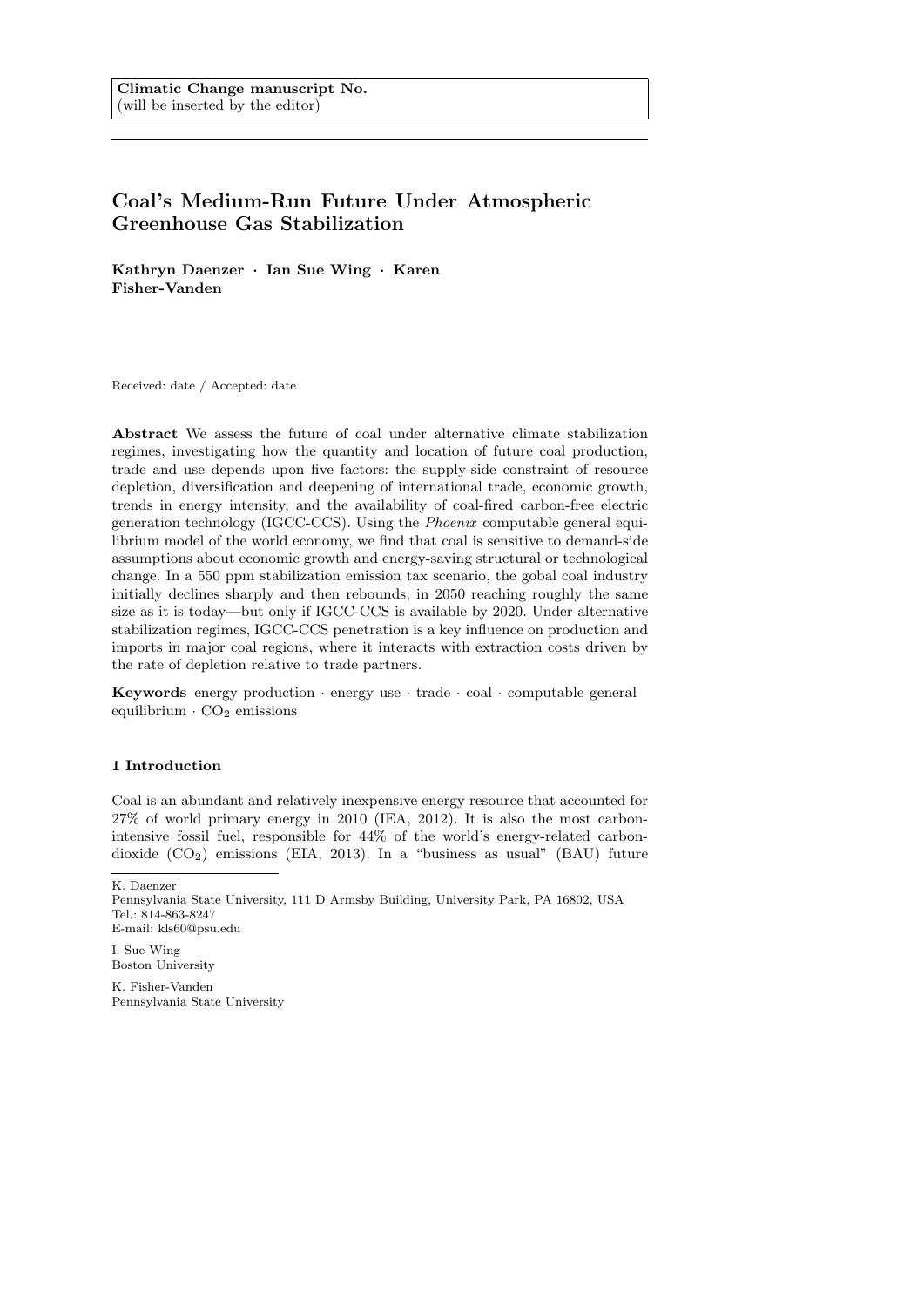without international climate policy, economic expansion is expected to stimulate increases in the demand for energy generally—and coal in particular (EIA, 2013). How much coal is used in the future, and the regions where is it produced and consumed, are determined by the critical structural factors of (1) supply-side constraints of resource depletion, (2) diversification and deepening of international trade, and demand-side changes in (3) economic growth and (4) sectoral input intensities.

The possible emergence of an international policy architecture in which nations undertake coordinated actions to stabilize atmospheric greenhouse gas (GHG) concentrations adds further influences to the mix. Climate change mitigation measures will likely increase the costs of using fossil fuels in proportion to the latter's GHG intensities. The impact will be a substantial reduction coal demand, production and exports as firms and households substitute toward relatively cheap non-energy inputs for more expensive energy, and less GHG-intensive energy supplies such as renewables or natural gas, with the pace of coal's exit being directly tied to the stringency of the international policy regime. The major offsetting factor is technological progress that preserves the use of coal in spite of the exigencies of GHG abatement requirements. A pivotal factor (5) is technological innovation to bring  $CO<sub>2</sub>$  capture and storage (CCS) to scale, which in conjunction with integrated gasification combined-cycle (IGCC) or natural gas combined-cycle (NGCC) electric power generation enables continued burning of fossil fuels to meet electricity demands with negligible net release of CO<sub>2</sub> to the atmosphere. Coal used by IGCC-CCS is therefore exempted from policies such as GHG taxes, sustaining demand.

In this article we investigate the impact of the aformentioned five factors within the context of the Energy Modeling Forum (EMF) 27 study, focusing on the evolution of coal production and trade at the global and regional levels to the year 2050. Phoenix, a dynamic multi-region, multi-sector computable general equilibrium (CGE) simulation of the world economy, is used to make projections of the international coal market under a BAU scenario and with harmonized international emission tax policies for stabilizing atmospheric GHG concentrations at 550 ppm and 450 ppm CO<sup>2</sup> equivalents by the year 2100, both with and without the availability of CCS technology. In this respect our analysis is similar to McFarland et al (2009), but places less emphasis on either the modeling of CCS and conventional electricity generation technologies or the effects of differing assumptions on the availability of competing energy resources such as natural gas and nuclear, in order to focus more sharply on the structural drivers of future coal production and trade.

We find that, by the year 2050 under the BAU scenario and with our baseline modeling assumptions global coal production and exports both nearly triple, with shifting regional production shares that are fundamentally driven by differences in rates of resource depletion. Out of the five factors identified above, our projections are most sensitive to assumptions about regions' economic growth rates, and, to a lesser extent, energy-saving structural and technological change. Stabilizing atmospheric GHG concentrations by levying a tax on  $CO<sub>2</sub>$  emissions that increases over time generates declines in global and regional coal extraction which, although initially large and sudden, does not continue, and is instead followed by a stagnation and slight increase in production which is more pronounced when CCS technology is available. Even with our more stringent emission taxes under a 550 ppm stabilization scenario the world coal industry in 2050 is the same size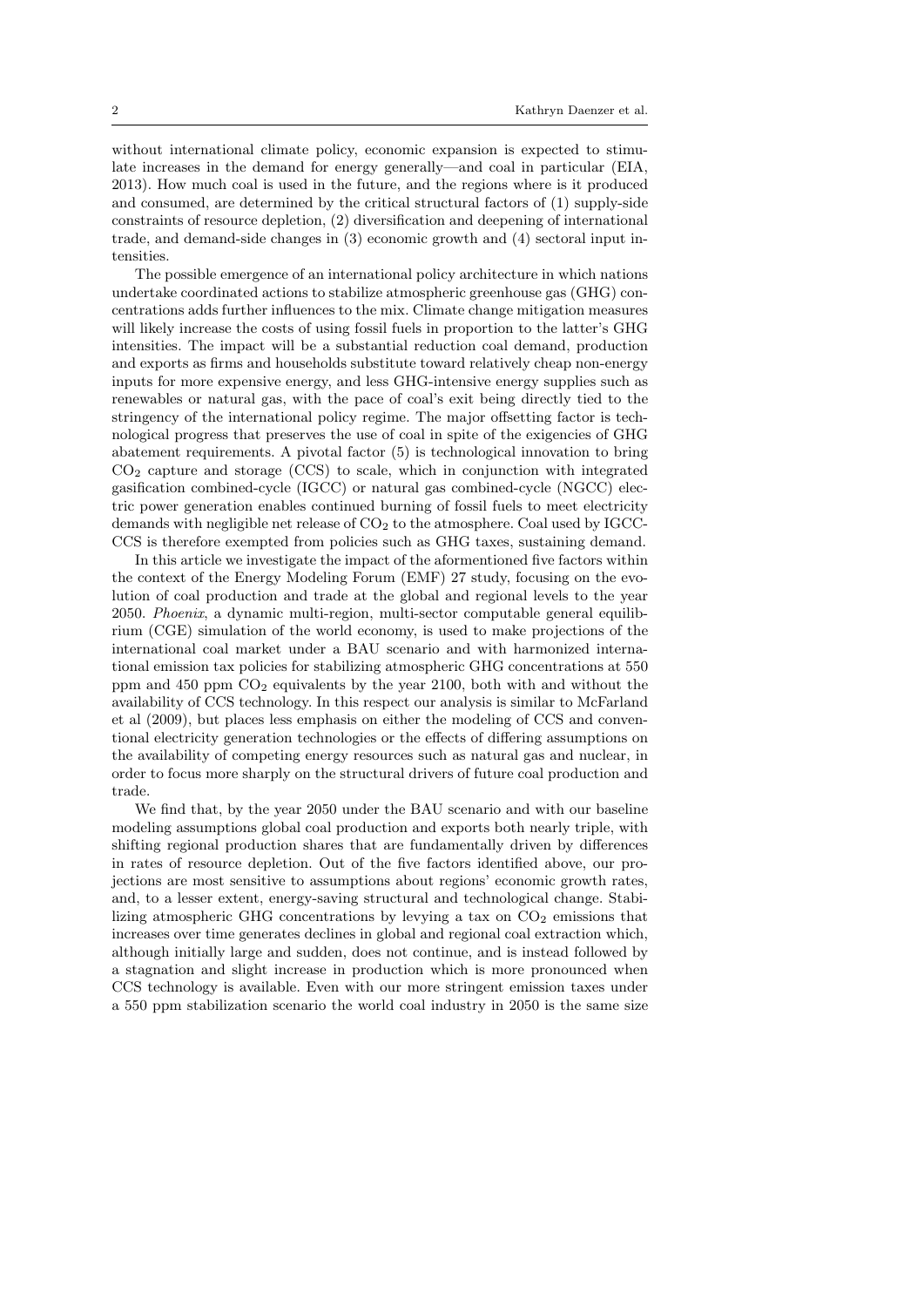as today, but only with IGCC-CCS. Compared with production, a global emission tax prompts a much smaller change in aggregate coal exports from the BAU. Under GHG stabilization, coal imports by the key coal consumers China/Taiwan and India increase relative to their BAU levels, driven by the expansion of demand for coal by IGCC-CCS electric generation. This technology is significantly more important for electric power production in these regions than in the U.S., whose exports of coal to China/Taiwan and India increase.

The remainder of the paper is organized as follows. Section 2 begins by outlining the ways in which the factors above are manifested within the types of simulation models used to assess energy and climate change policies. Building on these insights, Section 3 describes numerical experiments with the Phoenix model that are designed to characterize energy market responses to these factors. Section 4 presents and the results of these simulations at the global and regional levels. Section 5 offers a summary and concluding remarks.

# 2 The Global Coal Market: Key Influences and Their Representations Within Models

We consider five factors which influence the evolution of global coal markets: resource depletion, diversification of imports supplies, economic growth, energysaving structural change, and the adoption of CCS technology under emission constraints. In this section we discuss both their effects and their representation within economic models used for climate policy analysis.

#### 2.1 Resource Depletion

The future trajectory of global fossil fuel supply is fundamentally determined by the race between depletion of the resource base and technological improvements in extraction. Following Rutherford (1998), production of fossil fuels has been modeled using a CES cost function in which reproducible inputs substitute for a non-reproducible "fixed factor" which represents the natural resource. Given the resource's benchmark share of production costs, the elasticity of substitution can be chosen to mimic the elasticity of an upward-sloping supply curve which is thought to plausibly represent the depletion-innovation tradeoff over the long run.<sup>1</sup> This formulation is well suited to capture fossil fuel producers' expansion of output—increasing extraction effort by purchasing more reproducible inputs, thereby driving up the marginal cost of production. Increased production also drives up the shadow price of the resource, and if this occurs faster than the increase in the output price the resource share of production cost rises as well, reducing the elasticity of supply (Boeters and Bollen, 2012).<sup>2</sup>

<sup>&</sup>lt;sup>1</sup> The supply elasticity is given by  $\eta = \frac{1-s}{s}\sigma$ , where s is the share of the natural resource in the cost of production and  $\sigma$  is the elasticity of substitution between the resource and reproducible inputs to the extraction sector.

<sup>2</sup> The key assumption driving this behavior is a less-than-unitary elasticity of substitution between reproducible inputs and the resource, which would seem to make sense given that the latter is a necessary input to production.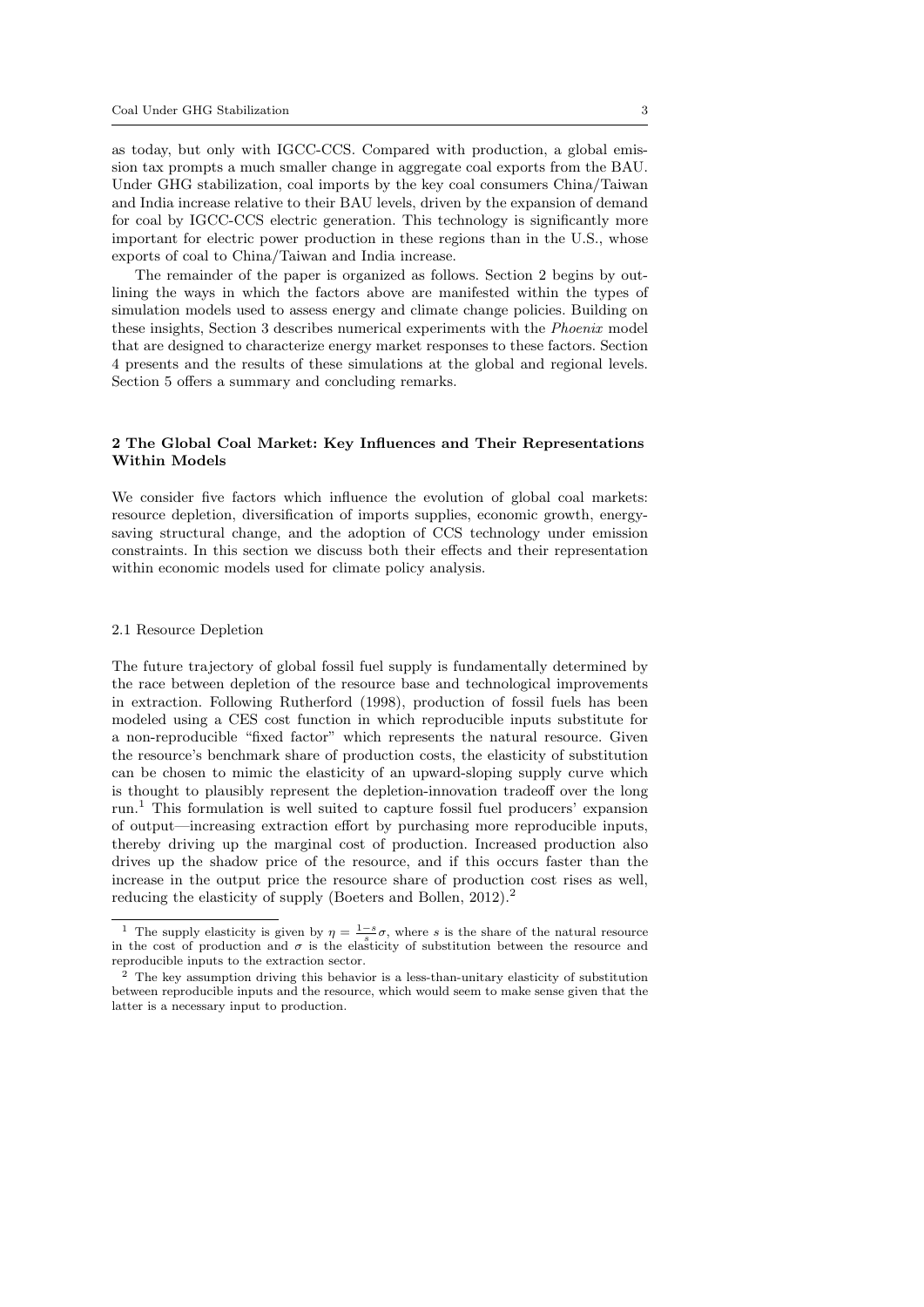We implement a variant of this procedure in *Phoenix's* coal, crude oil and natural gas sectors, where reproducible inputs are modeled as a nested CES composite of intermediate commodities, labor and capital. The model solves for the optimum short-run quantity of extraction which equalizes both the cost of the marginal exajoule of fossil fuel in each region with the computed price in domestic and overseas markets, and the marginal revenue of fossil fuel sales with the opportunity cost of the cost-minimizing combination of inputs necessary for extraction. A limitation of the standard approach in the previous paragraph is its inability guarantee that the increase in production cost will be sufficient to constrain cumulative energy extraction to be consistent with a resource base of a particular size. Phoenix imposes this constraint via a depletion penalty on the productivity of the coal, oil and gas sectors. The model records the energetic content of both the resource base and the quantity of production in each period, and depletion by decrementing the former in a declining balance calculation. The decline in the available resource over time then reduces the productivity of the three sectors, with each percentage-point decrease in available resources recursively generating the same reduction in the productivity of all inputs to production in the succeeding period. The magnitude of this depletion penalty depends on the rate of production relative to the size of the resource base. Depletion-driven productivity declines will be small in regions whose resource bases are large relative to their current production, and less likely to constrain increases in coal production and exports over the short to medium term. By contrast, regions where production is large relative to the resource base face more rapid depletion and declining resource productivity, with attendant reductions in output and exports.

#### 2.2 International Trade: Market Deepening and Diversification

Coal is a heterogeneous substance whose quality (energy content and attributes ash and potential pollutants such as sulfur) can vary substantially within individual coal-bearing formations, not to mention across large coal-producing areas of the world (EIA, 2013, p. 85). It is therefore unrealistic to model coal exported from different regions as a homogeneous good traded at a single price (the Heckscher-Ohlin (H-O) formulation); its character is more consistent with the assumption of differentiated regional varieties that underlies Armington's (1969) model of international trade, which has long been a mainstay of multiregional economic models. Phoenix simulates international trade using the CES/H-O and CES/Armington formulations. Domestic and imported goods are assumed to be imperfect substitutes that differ in price, which is modeled by representing sectors' and households' total uses of each commodity as CES composites of domestic and imported varieties. Crude oil and natural gas are the lone  $H-O$  commodities.<sup>3</sup> Exporters of these goods supply a global pool at a single world price, from which regional import prices differ by the amount of trade and transport margins. Coal and other

<sup>3</sup> In the case of natural gas, trade is a small but rapidly-expanding share of global demand, doubling in volume over the last decade (EIA, 2013, p. 56). While pipeline flows account for the majority of gas exports, the continuing growth of liquefied natural gas (LNG) terminal capacity and tanker flows suggest the development of a future international market with the depth and flexibility to arbitrage regional price differences. In anticipation of such a market, gas is treated as an H-O good in Phoenix.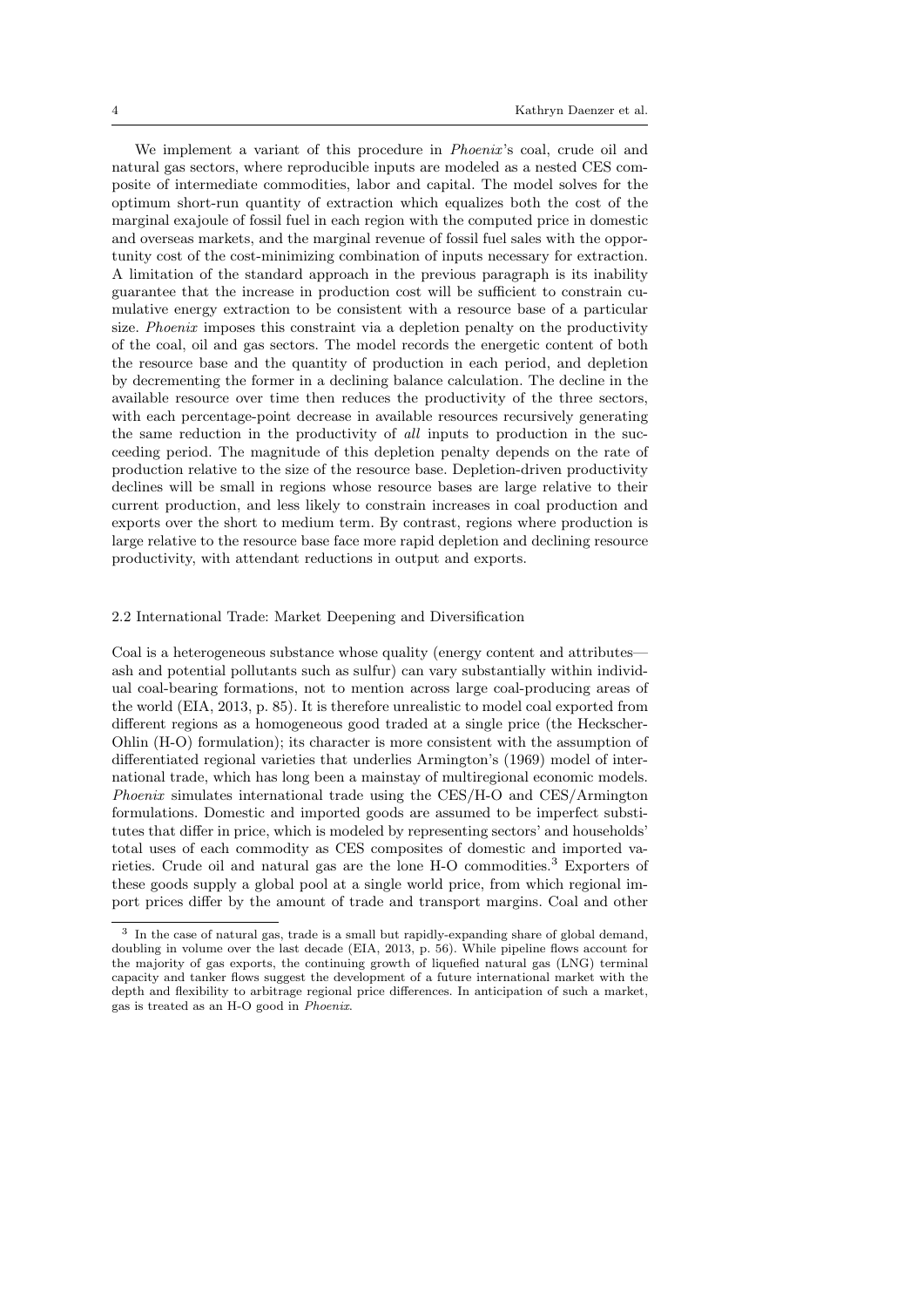goods are Armington commodities, with every region's total imports modeled as a CES composite of varieties that correspond to individual trade partners. This formulation's usefulness is that it facilitates tracking of the different quantities of energy embodied in the coal traded by various regions.<sup>4</sup>

The practical implication is that while simulated trade in oil and gas is constrained only by global supply, coal movements are restricted to pairs of regions that possess bilateral import-export linkages in the model's benchmark dataset over the course of the simulation "locking out" regions that do not initially trade with each other. This is a well-understood drawback of the bi-level CES Armington formulation which may be circumvented by recalibrating the technical coefficients of the lower CES nest (e.g., using gravity-type schemes: Kuiper and van Tongeren, 2006; van Tongeren et al, 2007; Powers, 2007; Philippidis et al, 2012), a feature which is lacking in *Phoenix*. Even so, an open question is how applicable such innovations may be to trade in coal versus goods which are likely to be more widely produced (e.g., agricultural commodities). Bilateral coal trade depends on the fuel mix of the importing country, the rank and heat content of coal being traded, rail and water freight transport costs (which make up a substantial fraction of coal's import price) and non-economic considerations such as geopolitics. Although these factors may well shift in the future, neither the ways in which they might do so nor the implications for trade patterns is straightforward to predict. The critical imponderables are the extent to which coal importers will diversify their sources of supply to regions that they currently do not trade with—and what the consequences might be for global coal demand, GHG emissions and abatement costs. Space constraints mandate that we defer investigation of this issue to future research.

## 2.3 The Demand Side: Economic Expansion and Structural Change

Demand for coal is concentrated in a small number of sectors: electric power and refined petroleum and coal products, and to a lesser extent in mineral products and primary metals. The growth of developing economies is accompanied by a shift in the mix of output away from these sorts of energy and energy-intensive manufacturing industries, and toward low-energy and emission intensity service sectors, leading to future declines in the coal intensity of GDP. Models typically do not simulate the economic processes that underlie structural change, but rather parameterize declining dependence on energy through the use of an autonomous energy efficiency improvement (AEEI) parameter that reduces the coefficient on energy in sectors' cost functions and households' expenditure functions (see, e.g., Sue Wing and Eckaus, 2007), and customarily treat the consequent decoupling of energy use from economic growth as independent of climate policy. Phoenix 's baseline assumptions specify constant regionally-differentiated rates of growth of

<sup>4</sup> The GTAP dataset gives the benchmark value of coal's upper-level domestic-import Armington elasticity of substitution as 3.05 and the lower-level inter-region elasticity as 6.1. Elasticity values for Phoenix 's other commodity aggregates range from 0.9 (Mining & Quarrying) to 5.2 (Refined Oil and Natural Gas) at the upper level, and from 2.5 (Fishing) to 8.45 (Non-Durable Goods) at the lower level. These parameters are the same for all regions. Ideally they should vary, but insufficient data often hinders empirical identification of interregional differences (see, e.g., van der Werf, 2008).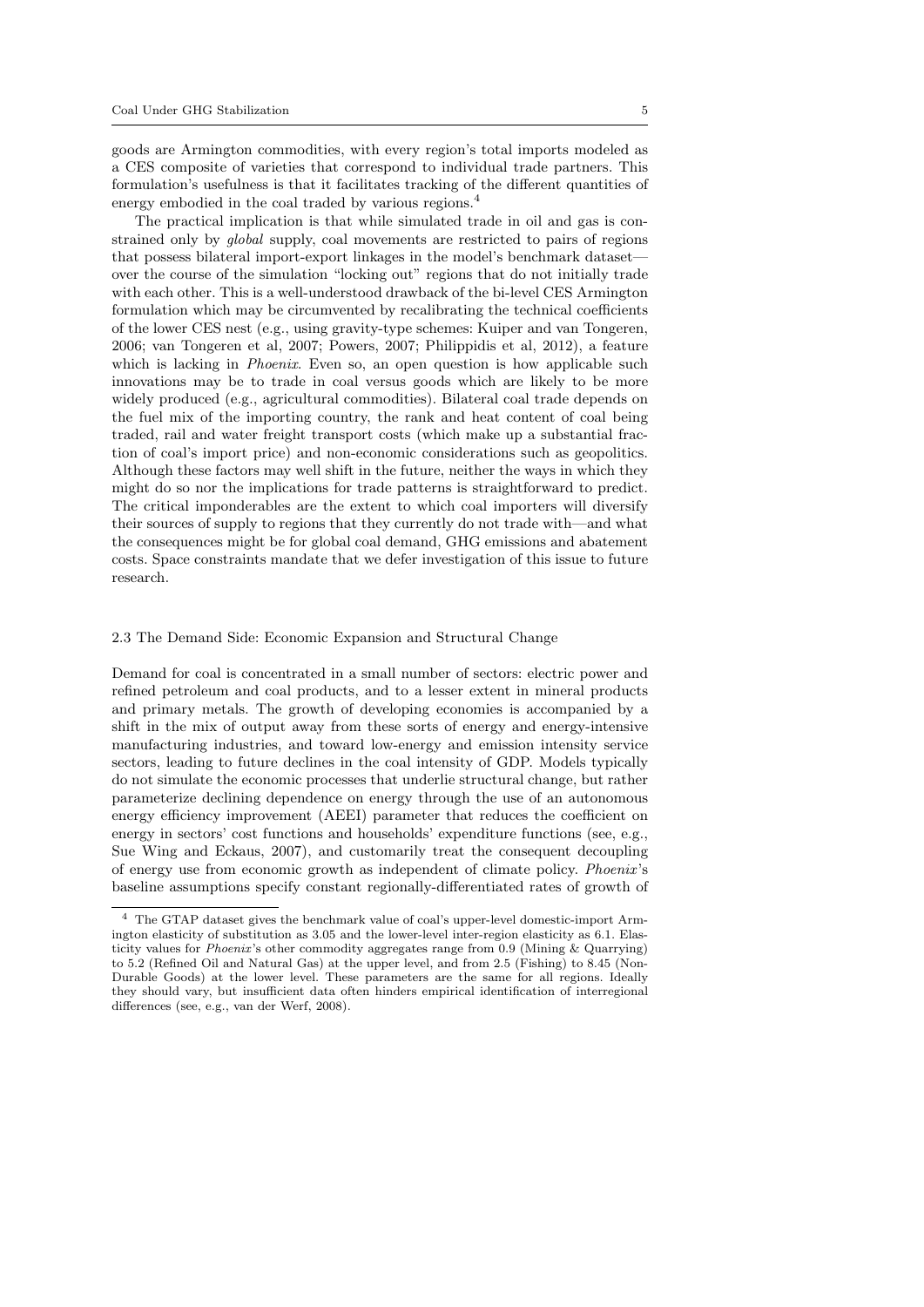labor productivity and AEEI over three periods, 2005-35, 2035-75 and 2075-2100. The 2005-35 regional growth rates are calibrated to approximately match the rates of increase of real GDP and  $CO<sub>2</sub>$  emissions projected by EIA's International Energy Outlook. In later epochs they are tuned to produce plausible regional baseline projections of output and emissions that are roughly consistent with the SRES A2 high emissions scenario at the global level.

# 2.4 Climate Stabilization Policies and Carbon-Capture Technology

Stabilizing atmospheric GHG concentrations requires progressive abatement of emissions by all regions (Jacoby et al, 1997), which can cost-effectively be achieved through a system of harmonized national emission taxes that increase continually over time (e.g., Nordhaus, 2007, 2011). GHG taxes drive a wedge between the producer and consumer prices of coal in proportion to its emission content, driving up the consumer price which reduces the demand for coal by industry and conventional electric generation. (Oil and natural gas face similar but less intense economic pressures due to their lower embodied emissions.) Over time, the decline in the coal sector in the face of reduced demand for its output translates into a slower pace of resource depletion, associated productivity loss and cost increase.

The stringency of mitigation policies drives the market penetration of high-cost low- or zero-emission "backstop" energy supply technologies which cannot operate economically at the relative prices that prevail in a BAU scenario, and become active only when restrictions on the use of fossil fuels push their relative prices sufficiently high. The key technology we consider here is central-station electric power generation with CCS. As discussed above, emission constraints lower coal's pre-GHG tax price relative to other fossil fuels, making it attractive as an input to IGCC-CCS. This phenomenon is captured explicitly by Phoenix 's detailed representation of electricity production. The electric power sector is divided into eleven discrete generation options, of which the conventional coal and IGCC-CCS technologies produce electricity according to a CES cost function denominated over labor, capital and a mix of domestic and imported coal. The major competing generation option is NGCC-CCS, whose structural specification is similar but has natural gas as the fuel input and different technical coefficients. The central feature of both CCS technologies is that the emissions embodied in their fossil fuel inputs are sequestered and do not count against mitigation obligations. Associated with fuel use is a complementary demand for a sequestration "fixed-factor" resource, which represents the services of both pipeline  $CO<sub>2</sub>$  transport and geologic reservoir storage. IGCC-CCS and NGCC-CCS compete for sequestration capacity, which in each region is determined by an upward-sloping supply curve whose price elasticity is tuned to yield plausible patterns of market penetration.<sup>5</sup> IGCC-CCS and NGCC-CCS are backstop technologies that are assumed to become available in all regions in 2020 at a 30% penalty over the benchmark cost of their conventional counterparts, which guarantees that they are never operated in

<sup>5</sup> The supply elasticity is 2 in all regions except China/Taiwan, where it is set to unity to reflect the technical and economic challenges of transporting and storing the vast quantities of CO<sup>2</sup> emitted by China/Taiwan's large coal generation base, and Japan and Korea where it is zero, reflecting these regions' small coal generation base and scarcity of geologic storage capacity.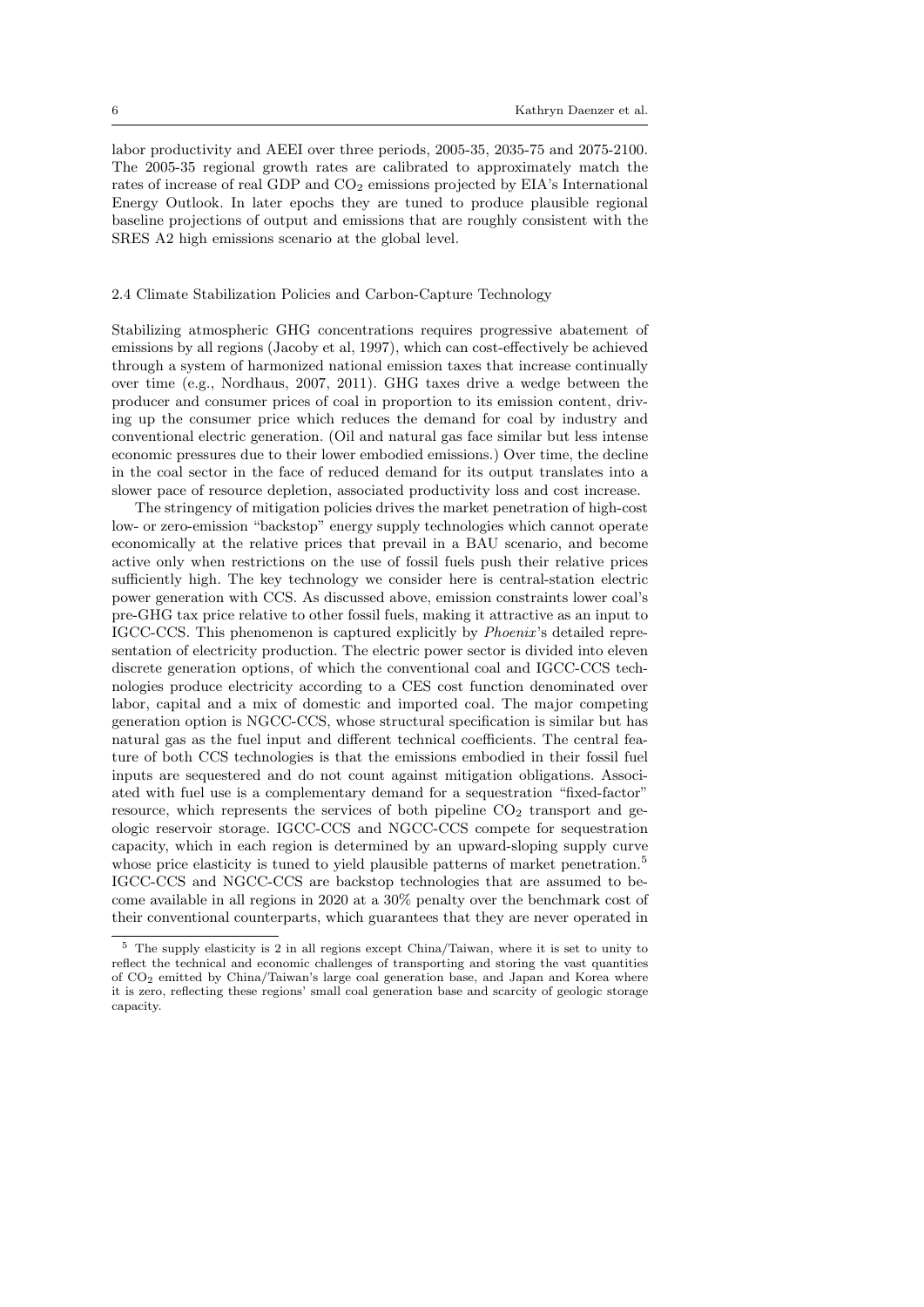|        | Baseline                                | Economic            |                  | Structural                |      |      | Trade                                     | Depletion            |
|--------|-----------------------------------------|---------------------|------------------|---------------------------|------|------|-------------------------------------------|----------------------|
|        | Parameter                               | Growth <sup>a</sup> |                  | Change <sup>b</sup>       |      |      | Diversification <sup><math>c</math></sup> | Penalty <sup>d</sup> |
|        | Assumptions                             | High                | Low              | High                      | Low  | High | Low                                       | Low                  |
| BAU    | $(1)/[G1]$ <sup>e</sup>                 | (2)                 | $\left(3\right)$ | $(4)/[G2]$ <sup>e</sup>   | (5)  | (6)  | (7)                                       | (8)                  |
|        | Stabilize GHG concentrations at 550 ppm |                     |                  |                           |      |      |                                           |                      |
| CCS    | $(9)/[G17]^{e}$                         | (10)                | (11)             | $(12)/[G18]$ <sup>e</sup> | (13) | (14) | (15)                                      | (16)                 |
| No CCS | $(17)/[G19]$ <sup>e</sup>               | (18)                | (19)             | (20)                      | (21) | (22) | (23)                                      | (24)                 |
|        | Stabilize GHG concentrations at 450 ppm |                     |                  |                           |      |      |                                           |                      |
| CCS    | $(25)/[G9]^{e}$                         |                     |                  |                           |      |      |                                           |                      |
| No CCS | $(26)/[G11]^{e}$                        |                     |                  |                           |      |      |                                           |                      |

 $a +10\%$  (High) and -10% (Low) changes in regional labor productivity growth rates

 $b \times 1.85$  (High) and  $\div 1.85$  (Low) changes in regional AEEI growth rates

 $c \times 2$  (High) and  $\div 2$  (Low) changes in lower-tier Armington elasticity for coal

 $d$  No reduction in the coal sector's productivity beyond the standard diminishing returns formulation <sup>e</sup> Corresponding EMF 27 scenarios in square braces

Table 1 Numerical Experiments

the BAU scenario, but switch on and grow endogenously as electricity prices rise relative to the price of coal under climate policy. IGCC-CCS market penetration depends on several factors including electricity's price elasticity of demand, the increase in the marginal cost of conventional coal generation as a consequence of mitigation policy, mitigation's impact on the relative cost of competing natural gas generation (either conventional or NGCC), and coal's pre-GHG tax price.

## 3 Numerical Simulations

To assess the relative importance of these factors in Phoenix we expand upon the matrix of EMF 27 scenarios to run a total of 26 numerical experiments (Table 1). We perform simulations under our baseline parameter assumptions for a BAU scenario and a climate stabilization scenario which is equivalent to limiting atmospheric GHG concentrations below 550 ppm. The stabilization case assumes the imposition of a global GHG tax starting at  $$15/t$ on CO<sub>2</sub> equivalent in 2020 and rising at an average annual rate of 5.7% to \$80/ton by 2050. We simulate two variants of this case, a "full technology" scenario in which NGCC-CCS and IGCC-CCS are assumed to become available in 2020, and a restricted scenario in which CCS technologies never become available. These three scenarios constitute our central cases which we then perturb to investigate the sensitivity of the global coal market's behavior to deviations across five dimensions. The first is the pace of economic growth, where we perturb baseline regional labor productivity growth rates by  $\pm 10\%$ . The second is structural change away from energy, where we increase baseline AEEI growth rates by 80% in developed regions and 90% in developing regions, and decrease them by 45% in developed regions and 48% in developing regions.<sup>6</sup> The third is trade diversification, where we double and halve the baseline value of the lower-tier Armington elasticity of substitution among each region's trade partners in the international coal market.<sup>7</sup> The fourth

 $^6\,$  Scenarios G2 and G18 lower all regions' energy intensities to 20% of their baseline levels. 7 In the high elasticity case, regions' coal imports are essentially perfectly substitutable among trade partners, subject to the caveat of zero benchmark shares in the bilateral trade matrices.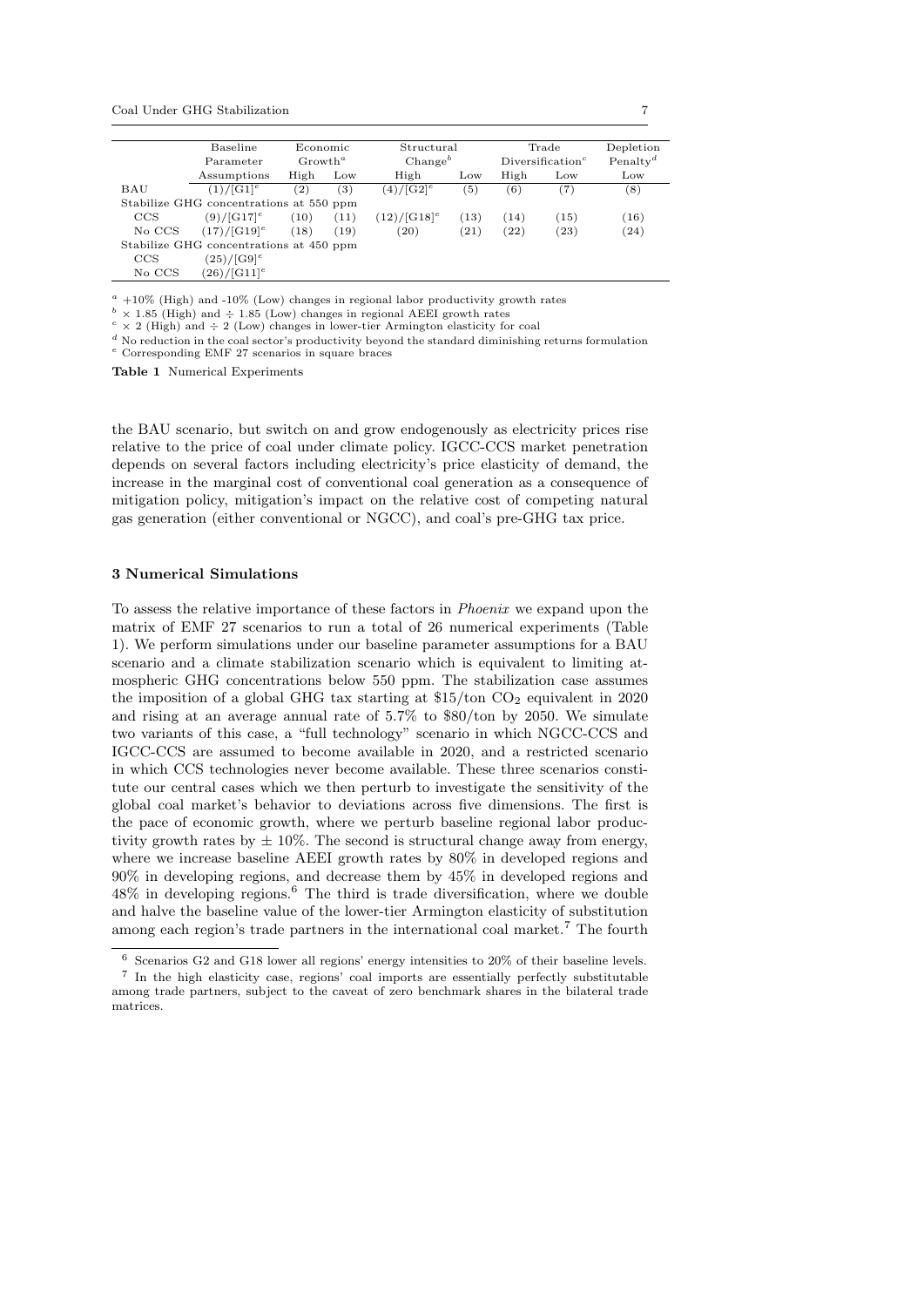.

is the accelerated decline in coal mining productivity due to depletion, which we remove by switching off the depletion penalty described in section 2.1. The final dimension is increased policy stringency, which we assess under baseline parameter assumptions by raising the GHG tax to start at \$32.50/ton in 2020, increasing at an annual average rate of 5.2% to \$150.50/ton by 2050.

Our experimental design reflects constraints established by the matrix of EMF 27 scenarios. As a case in point, scenario G20 specifies a tax to stabilize atmospheric GHGs below 550 ppm with CCS technology but without nuclear power. Pre-2050, projected coal production and use in this scenario differ only slightly from the full technology case. Accordingly, we forgo consideration of the former to conserve space. More consequential to our analysis is the large increase in the AEEI growth rate under scenarios G2 and G18, which substantially exceeds the plausible amplitude of variation in other input parameters. For this reason the magnitude of changes in model outputs must be normalized with respect to the parameter perturbations, which we do via a modified version of the procedure in Nordhaus (1994). Given a simulation horizon of  $t = \{1, \ldots, T\}$  time periods, Nordhaus evaluates the sensitivity of the *i*<sup>th</sup> model output variable  $(x_{i,t})$  to the *j*<sup>th</sup> input parameter  $(\theta_i)$  by first perturbing the model with "test high" input values  $(\boldsymbol{\theta}^H)$ ,<sup>8</sup> and then computing the Euclidean distance of the target output variable from its level under baseline parameter assumptions  $(\theta^B)$ :

$$
\mathcal{S}_{i,j}^{\text{Nordhaus}} = \sum_{t} \left\{ \left( x_{i,t}(\theta_j^H) / x_{i,t}(\theta_j^B) - 1 \right)^2 \right\}^{0.5}
$$

We extend this approach by using the change in the value of the target output variable in response to not just high but also low input values  $(\theta^L)$ , which we then normalize by the percentage change in the input perturbation relative to its baseline. The result is the average arc-elasticity:

$$
S_{i,j} = \frac{1}{T} \sum_{t=1}^{T} \left\{ (x_{i,t}(\theta_j^H) - x_{i,t}(\theta_j^L)) / x_{i,t}(\theta_j^B) \right\} / \left[ (\theta_j^H - \theta_j^L) / \theta_j^B \right].
$$
 (1)

Our criteria variables  $i$  are world production and exports. Regarding the parameters j, when perturbing economic growth, structural change and trade diversification, the denominator in square brackets in eq. (1) is simply the percentages change in the growth rates of labor productivity, AEEI, and the Armington elasticity in Table 1. For the stabilization cases we use the percentage change in year-2050 GHG concentrations relative to the BAU under baseline assumptions. Because the resource depletion penalty elasticity is one-sided (only baseline and high productivity), we set  $\theta_j^B = \theta_j^L$  and calculate the denominator as the production-weighted average change in regions' coal productivity.

# 4 Results

For expositional clarity we divide our discussion into two, dealing first with results at the global level (Figure 1) before moving on to highlight major drivers at the regional level (Tables 2 and 3, and Figure 2).

<sup>&</sup>lt;sup>8</sup> In principle, this represents the 90<sup>th</sup> percentile of the range of values of the relevant parameter in the literature. In practice, the choice of value also involves a mix of judgment and assumptions.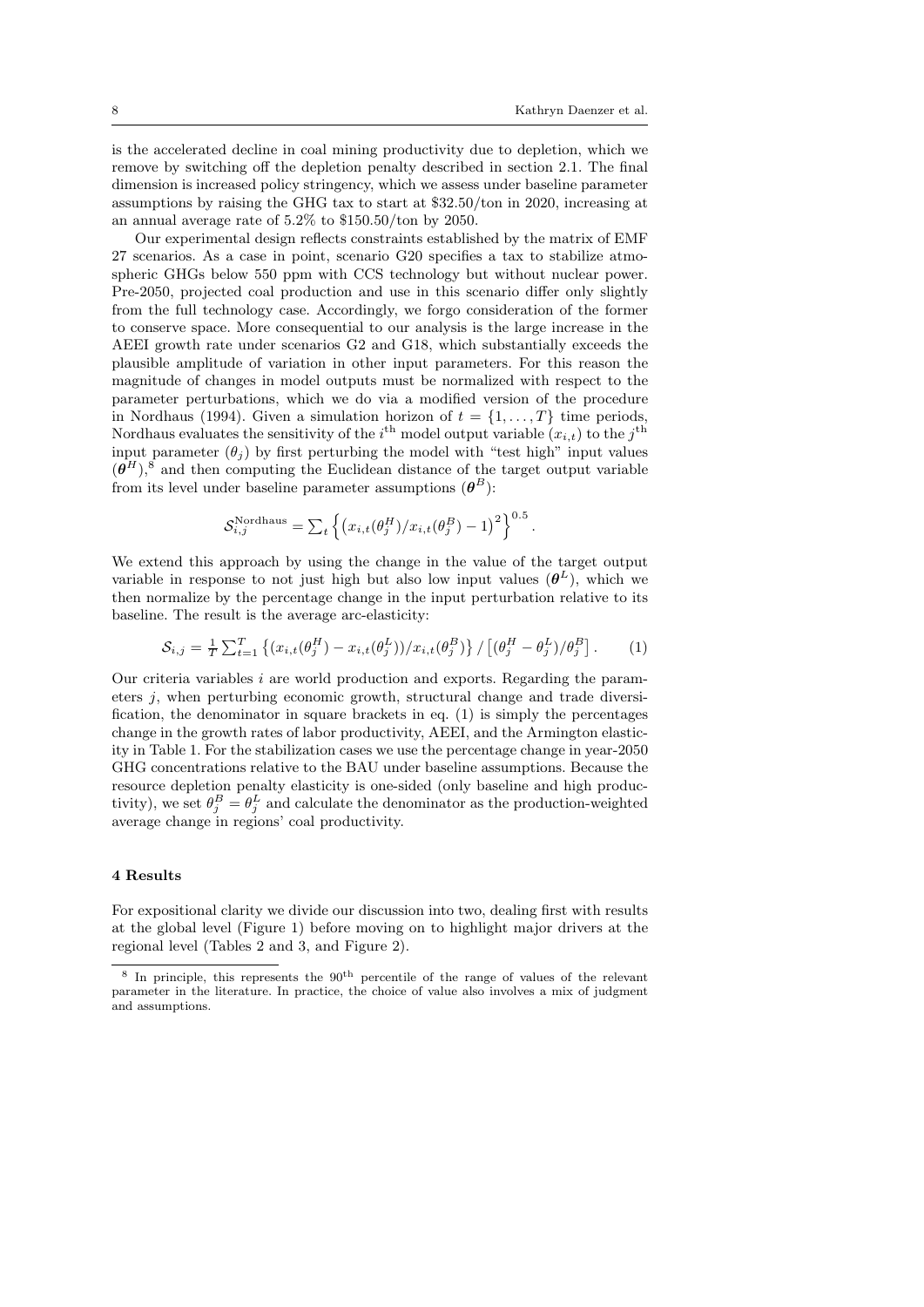

A. World Coal Production and Export Trajectories (scenarios listed in Table 1) 400

|                                         | GHG Conc. Economic Structural |        |                       | Trade                  | Depletion |
|-----------------------------------------|-------------------------------|--------|-----------------------|------------------------|-----------|
|                                         | Reduction                     | Growth |                       | Change Diversification | Penalty   |
|                                         |                               |        | Production, 2010-2050 |                        |           |
| BAU                                     |                               | 0.11   | $-0.08$               | 0.001                  | 0.07      |
| Stabilize GHG concentrations at 550 ppm |                               |        |                       |                        |           |
| $w / \text{CCS}$                        | -0.81                         | 0.13   | $-0.06$               | 0.002                  | 0.03      |
| $w/$ out CCS $-0.85$                    |                               | 0.13   | $-0.06$               | 0.002                  | 0.02      |
| Stabilize GHG concentrations at 450 ppm |                               |        |                       |                        |           |
| $w / \text{CCS}$                        | -0.73                         |        |                       |                        |           |
| $w/$ out CCS $-0.81$                    |                               |        |                       |                        |           |
|                                         |                               |        | Exports, 2010-2050    |                        |           |
| BAU                                     |                               | 0.10   | $-0.07$               | 0.01                   | 0.009     |
| Stabilize GHG concentrations at 550 ppm |                               |        |                       |                        |           |
| $w / \text{CCS}$                        | -0.45                         | 0.13   | $-0.06$               | 0.01                   | 0.004     |
| $w/$ out CCS $-0.48$                    |                               | 0.13   | $-0.06$               | 0.01                   | 0.000     |
| Stabilize GHG concentrations at 450 ppm |                               |        |                       |                        |           |
| $w / \text{CCS}$ -0.55                  |                               |        |                       |                        |           |
| w/out CCS                               | $-0.59$                       |        |                       |                        |           |

Fig. 1 World Coal Production and Exports, 2010-2050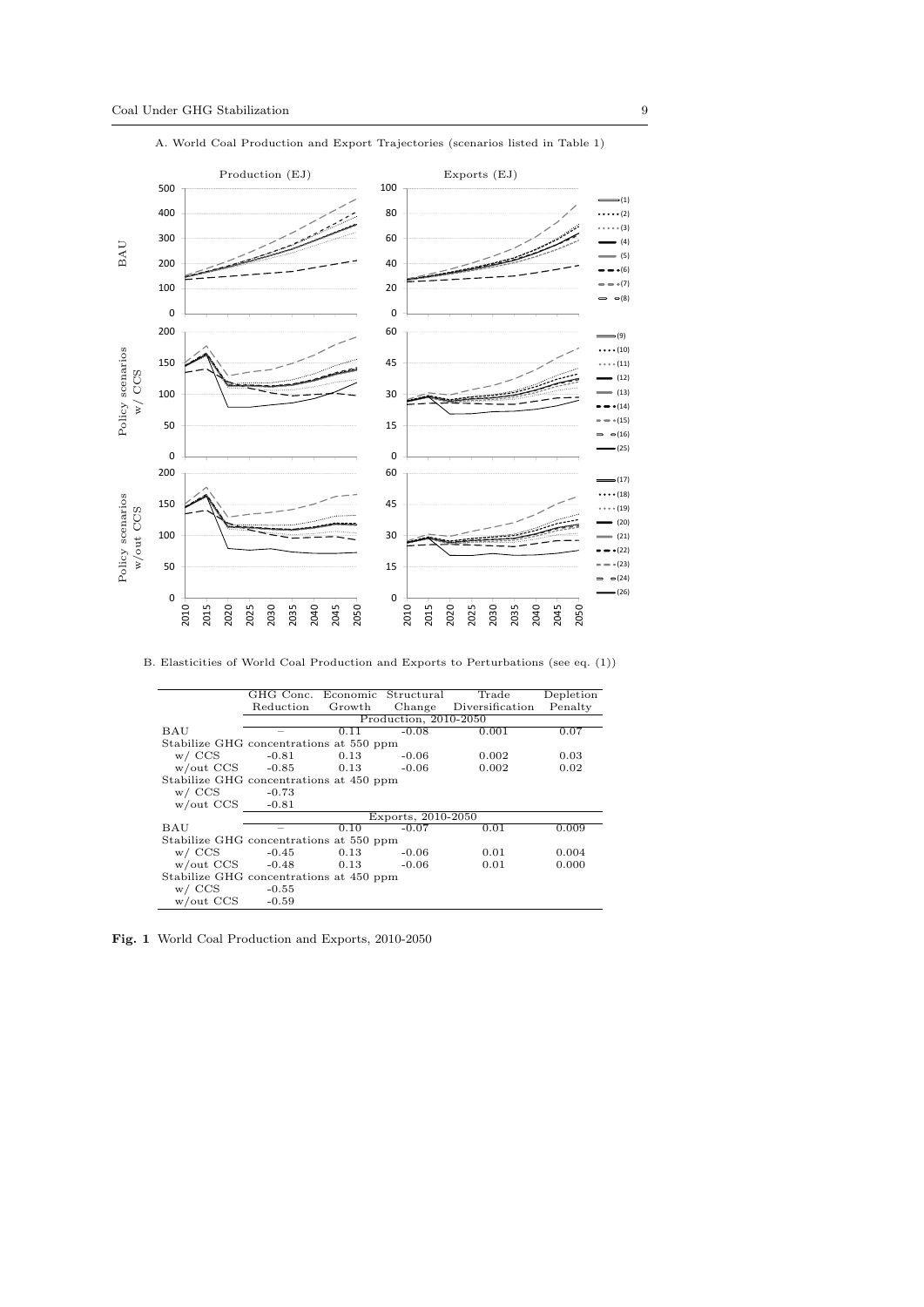|                                                           | 2010                                             |                        |                    |          |                     |                     |                    |                                |                                           |                                                          |                             |                                                                                                              |
|-----------------------------------------------------------|--------------------------------------------------|------------------------|--------------------|----------|---------------------|---------------------|--------------------|--------------------------------|-------------------------------------------|----------------------------------------------------------|-----------------------------|--------------------------------------------------------------------------------------------------------------|
|                                                           |                                                  | Baseline               |                    | Economic |                     | Structural          | Trade              | Jumulative 2010-2050<br>Diver- | Depletion                                 |                                                          | mqq 055                     | 450 ppm                                                                                                      |
|                                                           |                                                  | Assumptions            |                    | Growth   |                     | Change              |                    | sification                     | Penalty                                   |                                                          | Stabilization               |                                                                                                              |
|                                                           |                                                  |                        | High               | MOT      | High                | MOT                 | High               | <b>MOT</b>                     | MOT                                       | CCS                                                      | No CC<br>S                  | $\begin{tabular}{ll} \bf Stabilization \\ \bf CGS & No & \bf CCS \\ \bf CGS & No & \bf CCS \\ \end{tabular}$ |
|                                                           |                                                  | Production: EJ         |                    |          | experiment 1        | pue                 | change             | mon                            | BAU<br>scenario                           | (other                                                   | experi                      | iments)                                                                                                      |
| <b>World</b>                                              | 127.9                                            | 8413                   | $\frac{1}{2}$      | $-4.9$   | $-29.0$             | 20.4                | 0.4                | $\frac{1}{3}$                  | e.3                                       | $-55.0$                                                  | $-57.$<br>$\infty$          | $-54.4$                                                                                                      |
| China,<br>/Taiwan                                         | 48.8                                             | 3910                   | $6.3$              | $-6.1$   | $-32.5$             | 21.4                | $\frac{1}{10}$     | $0.8\,$                        | 11.7                                      | $-46.2$                                                  | $-49.$<br>Z                 | $2.25 -$                                                                                                     |
|                                                           |                                                  | 736                    | 6.1                | $-6.0$   | $-33.4$             | 20.4                | Ė                  |                                | Ē                                         | $-80.6$                                                  | $-86.$                      | $-70.0$                                                                                                      |
| India<br>USA                                              | $\frac{9.3}{26.4}$                               | [20]                   | 3.9                | -3.7     | $-30.8$             | 25.8                | دن<br>م            | $-1.9$                         | $-2$ .                                    | $-45.7$                                                  | $-47$<br>-110               | -43.9                                                                                                        |
|                                                           |                                                  |                        |                    |          |                     | Resource depletion: | $\frac{30}{26}$    | esource                        | base<br>extracted                         |                                                          |                             |                                                                                                              |
| World                                                     | 0.2                                              | 3.6                    |                    | 3.4      | 2.6                 | 4.3                 |                    | 3.6                            | 3.8                                       |                                                          |                             |                                                                                                              |
| China<br>Taiwan                                           | 1.4                                              | 26.0                   | $\frac{3.8}{27.4}$ | 24.7     | 18.8                | 30.8                | $\frac{3.6}{25.7}$ | 26.2                           | 28.5                                      |                                                          | $\frac{2}{14}$              | $\frac{1.8}{2.8}$                                                                                            |
|                                                           | $1.2\,$                                          | 22.1                   | 23.3               | 21.0     | 15.7                | 26.1                | $21.9\,$           | $22.2\,$                       | 24.1                                      |                                                          | $\rm \odot$<br>ာထ           | $6.8\,$                                                                                                      |
| $\begin{array}{c} \text{In this}\\ \text{USA}\end{array}$ | 0.2                                              | 2.3                    | 2.3                | 2.2      |                     | 2.7                 | 2.3                | 2.2                            | 2.2                                       | $\begin{array}{c} 25 \\ 15 \\ 23 \\ 34 \\ 5 \end{array}$ | H.<br>4                     | 1.2                                                                                                          |
|                                                           |                                                  | Hxports:               |                    |          | experiment 1        | $%$ pue             | change             | from BAU                       | scenario                                  | other                                                    | experim<br>ents             |                                                                                                              |
| World                                                     |                                                  | 1605                   | $\ddot{f}$         | $-4.3$   | $-24.8$             | 19.8                |                    | $-4.1$                         | $\overline{1.0}$                          | $-32.3$                                                  | $-34.$<br>Η                 | $-39.9$                                                                                                      |
| Australia/N. Zealand                                      |                                                  | 398                    | $3.8\,$            | $-3.5$   | $-28.8$             | 21.5                | $\frac{4}{5}$ , 43 | $-0.4$                         | $-16.6$                                   | $-12.6$                                                  | $-14.1$<br>$\circ$          | $-20.4$                                                                                                      |
| China/Taiwan                                              |                                                  | 186                    | $3.4\,$            | $-3.6$   | $-9.1$              | 3.5                 | $-19.6$            | $2.0\,$                        |                                           | 0.0                                                      | ₹                           | $-16.2$                                                                                                      |
| Russia                                                    | 24 6 9 9 1<br>21 6 9 9 1                         | 193                    | 0.0                | $-8.2$   | $-33.7$             | 25.0                | 39.6               | $-24.7$                        | $26.7$<br>-22.7                           | $-44.2$                                                  | $-46.$<br>$\overline{4}$    | $-54.8$                                                                                                      |
|                                                           |                                                  | mports:                |                    |          | $EJ$ (experiment 1) | % pue               | change             | from BAU                       | scenario                                  | other                                                    | experin<br>nents)           |                                                                                                              |
| ${\rm China}/$<br>uewieT.                                 |                                                  | 183.3                  | 8.6                | $2.2 -$  | $-44.9$             | 39.9                | 13.4               | $-13.6$                        | 2.0                                       | 29.1                                                     | 29.<br>$\circ$              | $-7.3$                                                                                                       |
|                                                           | $\begin{array}{c} 2.3 \\ 0.3 \\ 0.7 \end{array}$ | 85.1                   | 10.9               | $-9.8$   | $-41.9$             | 29.9                | $4.0$              | $-2.8$                         | $-6.5$                                    | 112.2                                                    | 116.<br>$\circ$             | $39.1\,$                                                                                                     |
| Lndia<br>USA                                              |                                                  | 20.6                   |                    | $-1.2$   | $-15.8$             | 0.0                 | 5.2                | $-3.5$                         | 23.2                                      | $-24.5$                                                  | $-24.$                      | $-50.2$                                                                                                      |
|                                                           |                                                  | Sectoral coal          | use:               | 면        | (experiment         | 1) and              |                    | % change from                  | BAU scenario (other experiments           |                                                          |                             |                                                                                                              |
| World                                                     |                                                  |                        |                    |          |                     |                     |                    |                                |                                           |                                                          |                             |                                                                                                              |
| $ln$ dustry <sup><i>a</i></sup>                           | 33.2                                             | 2144                   | 4.3                | $-4.2$   | $-20.9$             | 11.5                | 0.2                | $\frac{1}{2}$                  | 2.3                                       | $-43.5$                                                  | $-43$<br>cл                 | $-55.3$                                                                                                      |
| Conventional elec                                         | 81.0                                             | 5842                   | 5.3                | η<br>Ε   | $-33.3$             | 24.9                | 0.1                | 0.0                            | 6.6                                       | $-49.4$                                                  | $-48$<br>$\mathbf{\hat{c}}$ | $-62.9$                                                                                                      |
| IGCC-CCS elec. <sup>b</sup>                               |                                                  |                        |                    |          |                     |                     |                    |                                |                                           | 4.0                                                      |                             | 8.6                                                                                                          |
|                                                           |                                                  | Coal<br>emissions: G   |                    |          | experiment          | $\ln$ and           |                    | % change from                  | BAU                                       | scenario (other                                          | experiments)                |                                                                                                              |
| <b>World</b>                                              |                                                  | 698                    |                    | $-4.9$   | $-29.1$             | 20.3                |                    | 0.0                            | 6.9                                       | $-48.5$                                                  | $42 -$<br>$\infty$          | $-60.8$                                                                                                      |
| China,<br>Taiwan                                          | $\frac{13.4}{5.3}$                               | 404                    | 0.20               | $-5.7$   | $-31.5$             | 21.1                | $0.1$<br>$0.1$     | 0.1                            | 9.4                                       | $-46.6$                                                  | $-45.$<br>$\circ$           | $-59.6$                                                                                                      |
|                                                           |                                                  | 106                    |                    | $-5.8$   | $-31.9$             | $19.8\,$            |                    |                                |                                           |                                                          | $\circ$                     |                                                                                                              |
| India<br>USA                                              | 1.43                                             | Ξ                      | $6.0$<br>2.7       | $-2.6$   | $-26.6$             | 21.0                | $-0.3$             | 0.3                            | $\begin{array}{c} 8.6 \\ 0.9 \end{array}$ | $-61.5$<br>$-40.5$                                       | $-61.$                      | $-69.2$<br>$-54.8$                                                                                           |
|                                                           |                                                  | L6tal<br>emissions: GT |                    |          | (experiment         | 1) and              |                    | $\%$ change from               | <b>BAU</b>                                | scenario (other                                          | exp                         | eriments                                                                                                     |
| World                                                     | 30.0                                             | FZ4                    |                    | $-3.7$   | $-22.6$             | 14.5                |                    | 0.0                            |                                           | $-32.8$                                                  | $-32$ .<br>4                | $-44.0$                                                                                                      |
| China<br>uewis I                                          | $6.8\,$                                          | 909                    | 309977             | $-5.5$   | $-30.3$             | $20.2\,$            | 0.01               | 0.0                            | 3.58                                      | $-41.2$                                                  | $-40.$                      | $-53.4$                                                                                                      |
| India                                                     | $1.9\,$                                          | $142$<br>272           |                    | ι<br>το  | $-29.6$             | 17.7                | $-0.3$             | 0.300                          | 6.5                                       | $-49.4$                                                  | $-49.$<br>$\circ$           | $2.29 - 7$                                                                                                   |
| <b>ASU</b>                                                | 6.0                                              |                        |                    |          | $-19.7$             | 14.2                | $-0.1$             |                                |                                           | $-23.9$                                                  | $-23$                       |                                                                                                              |

a  $\%$  of baseline conventional electricity generation. leration.

Table 2 World coal markets: 2010 and cumulative 2010-2050. Table 2 World coal markets: 2010 and cumulative 2010-2050.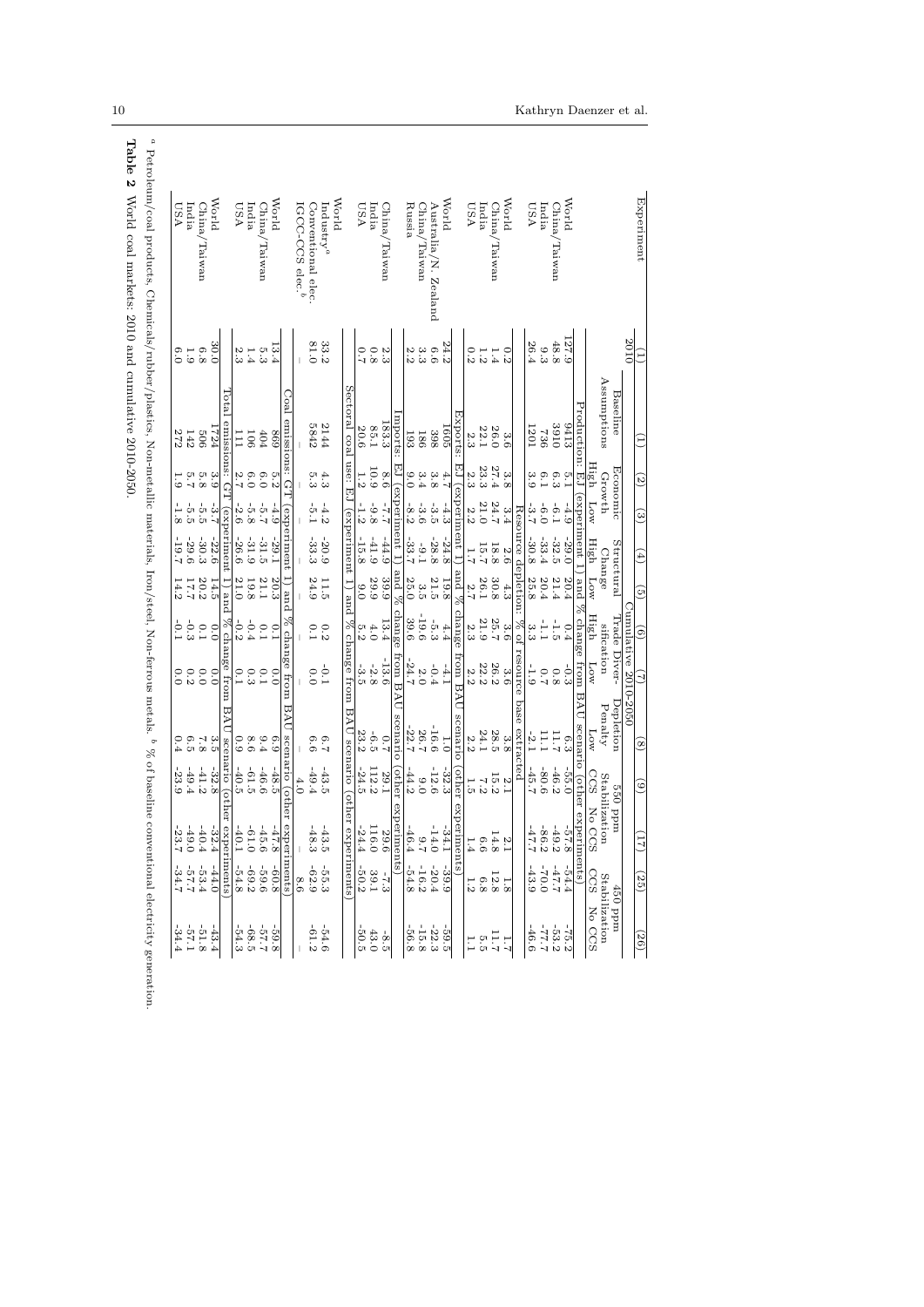|                             |                                           | Baseline                 |                             | Economic         |                              |                               |                       | Structural               |                | Cumulative $2010-2050$ |                        | Trade                      |                 |                |                      |                          |                                                                         |                     |
|-----------------------------|-------------------------------------------|--------------------------|-----------------------------|------------------|------------------------------|-------------------------------|-----------------------|--------------------------|----------------|------------------------|------------------------|----------------------------|-----------------|----------------|----------------------|--------------------------|-------------------------------------------------------------------------|---------------------|
|                             |                                           | Assumptions              |                             | Growth           |                              |                               |                       | Change                   |                |                        |                        |                            | Diversification |                | Depletion<br>Penalty |                          | Stabilization<br>$\overline{450}$ ppm                                   |                     |
|                             |                                           |                          | High                        |                  | Low                          |                               | High                  |                          | Low            |                        | High                   |                            | Low             |                | Low                  |                          |                                                                         |                     |
|                             |                                           |                          |                             |                  |                              | Coal                          |                       | Production:              |                |                        |                        | % change from experiment   |                 |                |                      |                          |                                                                         |                     |
| World                       | $55-$                                     | $-58$                    |                             |                  | -47                          | $-65$                         | 5                     | $-66$                    | ಜ              |                        | -44                    | $\mathcal{E}_9$            | $-45$           | $-63$          | $-44$                | $-62$<br>$-21$           | <b>225-24</b><br>225-                                                   | $-75$               |
| China/Taiwan                | $-19$                                     | $-21$                    | $-42$                       | $8 - 8$          | $-13$                        | $-14$                         | $-23$                 | $-24$                    | $\circ$        | 5                      | $-15$                  | $-16$                      | ာ့              | $01-$          | $-20$                |                          |                                                                         | $-27$               |
| India                       | $-81$                                     | $-86$                    | $-66$                       | $\sigma$         | $-70$                        | $-73$                         | $-70$                 | LL-                      | $-62$          | $-66$                  | $-67$                  | $OL^-$                     | $-69$           | $-72$          | $-68$                | $-72$                    |                                                                         | $-78$               |
| USA                         | $-46$                                     | $67 -$                   | $-33$                       | $-35$            | $-41$                        | $-43$                         | $-46$                 | -47                      | $-23$          | $-25$                  | $-37$                  | $-39$                      | $-37$           | $-39$          | $-35$                | $-38$                    | $-48$                                                                   | $-53$               |
|                             |                                           |                          |                             |                  | Coal                         |                               |                       | Resource Base Depletion: |                | % of                   |                        | resource base              | extracted       |                |                      |                          |                                                                         |                     |
| World                       |                                           | $\frac{1}{2}$            |                             |                  | $\frac{1}{2.0}$              | $\frac{\partial}{\partial x}$ | $\frac{6}{1}$         |                          | $\frac{5}{2}$  | 2.4                    | $\overline{21}$        | $\ddot{\mathcal{S}}$ . $1$ | $\overline{21}$ | $\frac{1}{2}$  |                      | $\frac{1}{2}$            |                                                                         | $\frac{17}{2}$      |
| Taiwan<br>China/            | $\frac{1}{15.2}$                          | 14.8                     | $\frac{2}{16}$ .1           | $\frac{2}{15.7}$ | 14.4                         | 14.1                          | 13.2                  | 13.2                     | 18.2           | $17.8$                 | 15.1                   | 14.8                       | 15.2            | $14.8$         | $\frac{2.5}{15.5}$   | 15.1                     |                                                                         | $11.7$              |
| India                       |                                           |                          |                             |                  | 6.9                          | 6.4                           | 6.9                   | $6.8\,$                  | 8.4            | $7.6\,$                | $7.4\,$                |                            | 7.1             | $6.5\,$        | 7.1                  |                          | $\frac{8}{12}$ $\frac{8}{9}$ $\frac{8}{12}$ $\frac{8}{9}$ $\frac{1}{1}$ |                     |
| USA                         | $7.3$<br>$1.5$                            | $6.6$<br>1.4             | $7.5$<br>1.5                | $6.9$ $1.5$      | 1.4                          | 1.4                           | 1.4                   | 1.4                      | 1.7            | $1.7\,$                | 1.5                    | $6.8\atop 1.5$             | 1.5             | 1.4            |                      | $6.5$<br>1.4             |                                                                         | $5.5$<br>$1.1$      |
|                             |                                           |                          |                             |                  |                              |                               | Coal Exports:         |                          | chan           |                        | ge from experimen      |                            |                 |                |                      |                          |                                                                         |                     |
| World                       |                                           | $-34$                    |                             |                  | $-28$                        | $17-$                         |                       | $-50-$                   |                | $-29$                  |                        |                            | $-26$           | -45            |                      |                          |                                                                         | $-59$               |
| Australia/N. Zealand        | $\frac{2}{3}$ $\frac{2}{1}$ $\frac{3}{9}$ | $-14$                    | $\frac{5}{1}$ $\frac{3}{4}$ | 29<br>29<br>25   | ှ ၀                          | ó-                            | အို သူ<br>၁<br>၁<br>၁ | $-21$                    | 9<br>12<br>33  | 11                     | $-22$<br>$-12$         | s 1 -<br>0 t -             | 4               | 7              | $-24$<br>$-18$<br>21 | $61 -$                   |                                                                         | $22$                |
| China/Taiwan                |                                           | $\overline{\mathcal{I}}$ |                             |                  |                              | $\mathcal{O}$                 |                       | $\mathcal{O}$            |                | $\mathcal{E}$          | $\circ$                | $\overline{\mathfrak{c}}$  | $\circ$         | $\frac{3}{6}$  |                      | $\mathcal{Q}$            |                                                                         | $-16$               |
| Russia                      | $-44$                                     | -46                      | $-33$                       | $-34$            | $-42$                        | -44                           | $-42$                 | $-43$                    | $-24$          | $-26$                  | $-18$                  | $18 -$                     | $-48$           |                | $-50$                | $19 -$                   |                                                                         | $-57$               |
|                             |                                           |                          |                             |                  |                              |                               | oal Imports:          |                          |                |                        | change from experiment |                            |                 |                |                      |                          |                                                                         |                     |
| China/Taiwan                | $\frac{29}{112}$                          | $\overline{\mathcal{S}}$ |                             |                  |                              |                               | $-33$                 | ್ರಿ                      | $\frac{45}{3}$ | 46                     |                        | 15                         |                 |                | $\frac{7}{11}$       | L                        |                                                                         |                     |
| India                       |                                           | 116                      | $\frac{5}{2}$               | $\frac{36}{6}$   | $\frac{2}{3}$                | 29<br>29                      | 15                    | 15                       | 116            | 119                    | 75                     | $\%$                       | 5<br>73<br>132  |                | $^{78}$              | $\mathcal{S}\mathcal{O}$ | ្គុំ នូុ                                                                | 545                 |
| USA                         | $-24$                                     | $-24$                    | $-30$                       | $-30$            |                              | $-34$                         | $-32$                 | $-32$                    | $-21$          | $-21$                  | $-31$                  | $-31$                      |                 |                |                      | $-27$                    |                                                                         |                     |
|                             |                                           |                          |                             |                  |                              |                               |                       | Sectoral Coal Use:       |                |                        |                        | % change from experiment   |                 |                |                      |                          |                                                                         |                     |
| World                       |                                           |                          |                             |                  |                              |                               |                       |                          |                |                        |                        |                            |                 |                |                      |                          |                                                                         |                     |
| $Industry^a$                | $-44$                                     | $-43$                    | $-41$                       | $^{11}$          | $-46$                        | $-51$                         | $-55$                 | $-45$                    | $-36$          | $-36$                  | $-43$                  |                            | -4              | -44            | $-43$                | -43                      | $-55$<br>$-63$                                                          | -55                 |
| Conventional elec.          | $-49$                                     | 8                        | -47                         | $-46$            | $-52$                        |                               |                       | $-54$                    | $-37$          | $-36$                  | $-49$                  | $-48$                      | $-49$           | $8^{+}$        | $-49$                | $-48$                    |                                                                         | $-61$               |
| IGCC-CCS elec. <sup>b</sup> | 4.0                                       |                          | 4.4                         | $\bar{1}$        | 3.7                          | $\mathbf{I}$                  | $\frac{0}{1}$         |                          | 5.3            |                        | 4.0                    |                            | 4.1             | $\,$           | 4.5                  |                          | 8.6                                                                     | $\mathbf{I}$        |
|                             |                                           |                          |                             |                  |                              | Goal                          | Emissions             |                          |                |                        |                        | % change from experiment   |                 |                |                      |                          |                                                                         |                     |
| World                       | $\frac{8}{2}$                             | $8^{+}$                  | $\frac{9}{2}$               |                  |                              | $-50-$                        |                       | $-58$                    | $\frac{8}{3}$  | နှ                     | $-48$                  | $8^{+}$                    | $-49$           | $\frac{8}{18}$ | $\frac{8}{18}$       | -47                      | $\overline{5}$                                                          | $\overline{60}$     |
| China/Taiwan                | $2^{+}$                                   | $\rightarrow$            | $-43$                       | -42<br>-42<br>-  | $-51$                        | $67 -$                        | $\frac{53}{7}$        | $-54$                    | $-34$          | $-33$                  | $-47$                  | $97-$                      | -47             | $97-$          | $-46$                | $-45$                    | $-60$                                                                   | $-58$               |
| India                       | $-61$                                     | $-61$                    | $-59$                       | $-59$            | $-64$                        | $-63$                         | $-66$                 | $-66$                    | $-54$          | $-53$                  | $-61$                  | $-61$                      | $-61$           | $-61$          | $-61$                | $-61$                    |                                                                         | $-69$               |
| USA                         | $-40$                                     | -40                      | $-39$                       | $-38-$           | $-42$                        | $\frac{3}{4}$                 | $-44$                 | -44                      | $-28$          | $-27$                  | $-40$                  | $\sigma$                   | $-40$           | -40            | $-40$                | $0$ $\gamma$ -           | $-69$                                                                   | $-54$               |
|                             |                                           |                          |                             |                  |                              | 흡                             | $_{\rm{Emi}}$         | saions                   |                |                        |                        | % change from experiment 1 |                 |                |                      |                          |                                                                         |                     |
| World                       | $\frac{33}{2}$                            | ್ರಿ                      |                             |                  |                              | $-35-$                        |                       | ್ಗಿ                      |                | -38                    | ೢೆ                     | -32                        | ್ರೆ             | $-32$          |                      |                          |                                                                         |                     |
| China/Taiwan                | $-41$                                     | -40                      | $788$<br>$-88$              | $\frac{30}{97}$  | 16<br>16 16 16 16<br>16 16 1 | -44                           | $-24$<br>$-56$        | $-50$<br>-56             | -38<br>-28     | $-27$                  | $-41$                  | 0 <sup>†</sup>             | $-41$           | $\sigma$       | $-32$<br>$-41$       | -32<br>-40               | 4 10 10 10<br>4 10 10 10<br>4 10 10 11                                  | لو ئې ئې ئې<br>پر ئ |
| India                       | $-49$                                     | $-249$                   |                             | $-46$<br>$-22$   |                              | $\mathcal{L}_{\mathcal{G}}$ - |                       |                          | $-41$          | -41                    | $-49$                  | $67-$                      | $-49$           | $67 -$         | $-49$                | $67 -$                   |                                                                         |                     |
| USA                         | $-24$                                     |                          | $-22$                       |                  |                              | $\tilde{S}$                   | $-31$                 | $-31$                    | $-13$          | $-13$                  | $-24$                  | ্য                         | $\ddot{c}$      | $-24$          | $-24$                | $-24$                    |                                                                         |                     |

Table 3 World coal markets under GHG stabilization: cumulative 2010-2050 (roman figures indicate scenarios with CCS technology, italics indicate

scenarios without).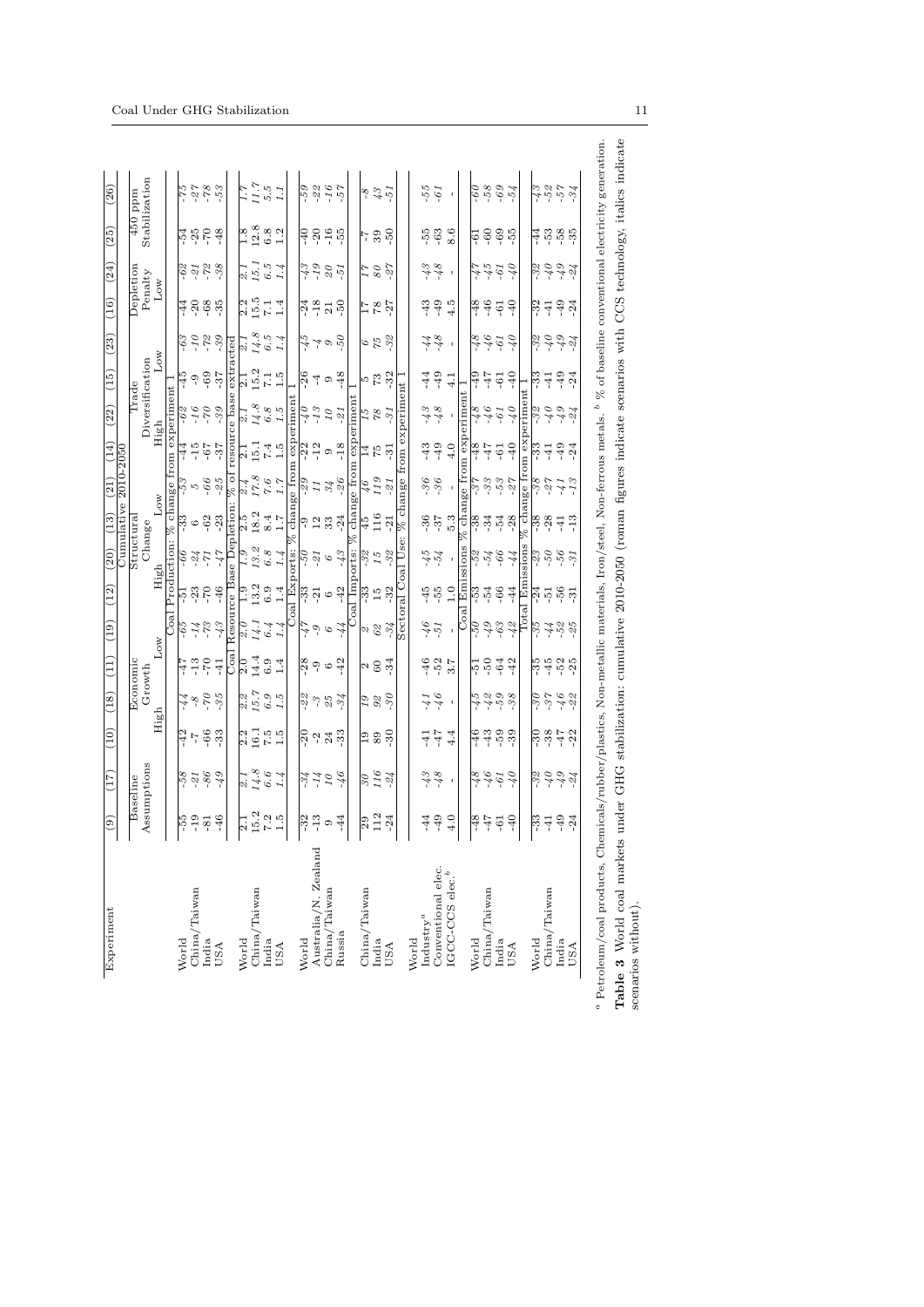# 4.1 Global Trends

#### 4.1.1 The BAU scenario

The trajectories of global production and exports of coal are shown in panel A of Figure 1. Our first key result is that under baseline assumptions, by 2050 global coal production and exports are both projected to nearly triple, from 128 EJ in 2010 to 356 EJ, and from 24 EJ to 64 EJ, respectively. The global primary energy supply becomes more coal-intensive as well, with its share of the energy mix rising by nearly one third, from 30% in 2010 to 39% in 2050. A direct consequence is that coal's share of global  $CO<sub>2</sub>$  rises by  $25\%$  to exceed half of world emissions by 2050, generating a cumulative atmospheric release of 1000 GT of  $CO<sub>2</sub>$  over these four decades. By way of context, McFarland et al's projections are more bullish, exceeding our 2050 global production and use by 26%.

Looking first at influences on the trajectory of production, the effect of trade diversification is very slight, while that of economic growth is larger, around  $\pm 10$ %. Our changes in AEEI have by far the largest influence, raising the trajectory by 30% and and lowering it by 40%. Lowering the productivity loss from resource depletion increases production by 14%. Turning to world exports, economic growth and trade diversification have similar influences, with our scenarios generating similar shifts in the baseline trajectory of around  $\pm 10\%$ . Structural change has a substantial influence, shifting the baseline by around  $\pm 40\%$ , while reducing depletion's cost has a negligible impact.

This leads to our second key finding, namely, the importance of assumptions about economic growth, and, to a lesser extent, AEEI in projecting the character of the world coal market in the absence of climate policy shown in Figure 1 panel B. The sensitivity of production and exports to all parameters is low ( $|\mathcal{S}| < 0.15$ ). Coal production varies most with assumptions about economic growth, but its responses to changing assumptions about resource depletion costs and energy efficiency-driven structural change are an order of magnitude smaller, and it is insensitive to trade diversification. The pattern is somewhat similar for exports, except they are an order of magnitude more responsive to the subtitutability of import partners, and insensitive to the depletion penalty.

#### 4.1.2 GHG stabilization scenarios

Stabilizing atmospheric GHG concentrations substantially reduces coal emissions, and in turn its use, extraction and trade. Relative to the BAU scenario, 2010-50 cumulative  $CO<sub>2</sub>$  emissions fall by 33% and 44% under the 550 ppm and 450 ppm policies, with corresponding declines in the cumulative  $CO<sub>2</sub>$  from coal combustion of 48% and 61%. By 2050 coal is responsible for only one third of world emissions in the 550 ppm scenario and 27% in the 450 ppm scenario. Corresponding figures in the no-CCS cases are slightly larger, reflecting the inability to sequester the CO<sup>2</sup> from coal combustion. Coal's share of global primary energy supply shrinks to 23% (20% if CCS is unavailable) in the 550 ppm scenario and 21% (14% if CCS is unavailable) in the 450 ppm scenario. The initial onset of the  $CO<sub>2</sub>$  tax is associated with an immediate large drop in coal use and production (39% and 57% from the baseline value in the 550 ppm and 450 ppm scenarios, respectively), a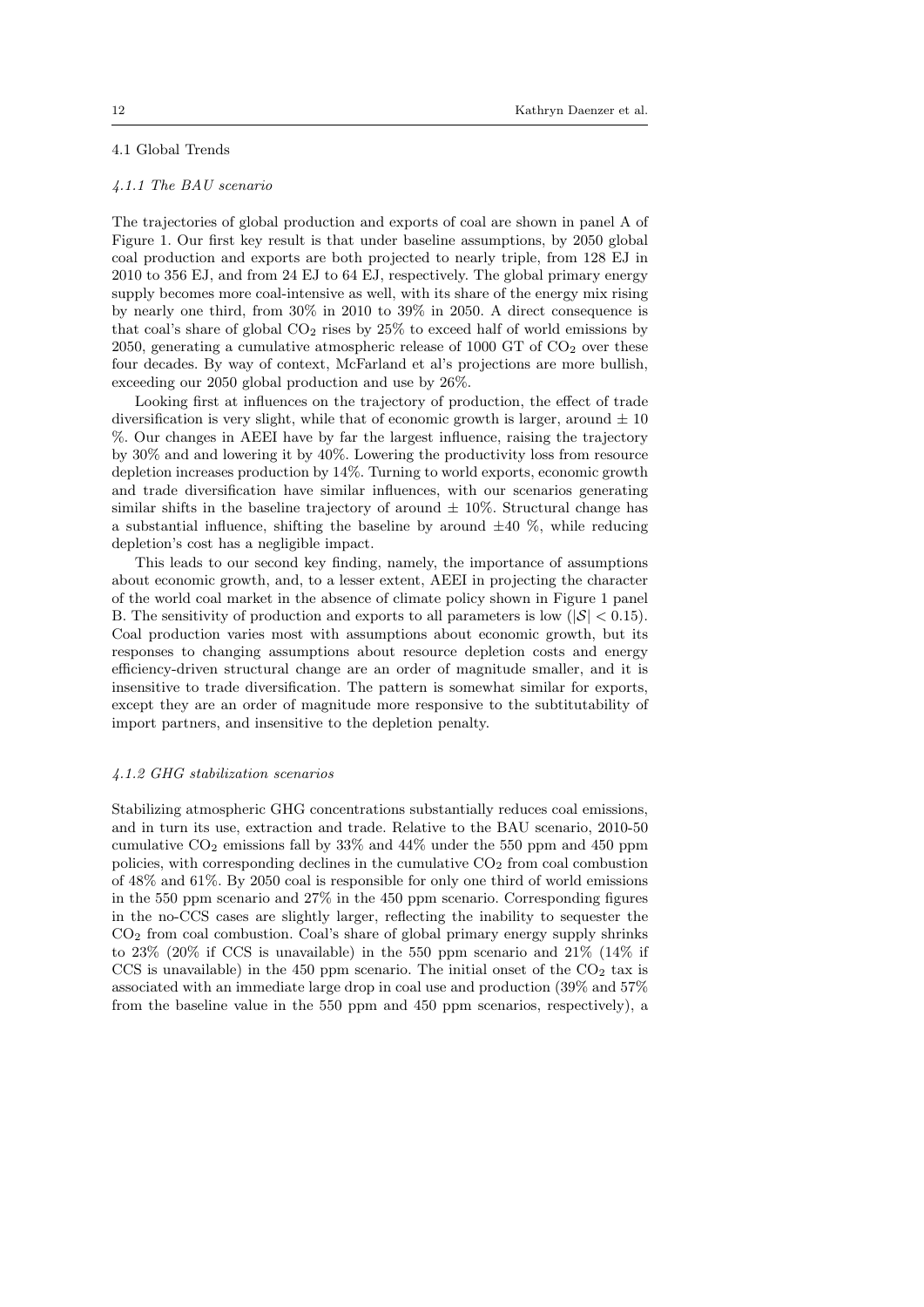result which reflects the abundant substitution possibilities assumed in *Phoenix's* baseline parameterization.<sup>9</sup>

Our third key finding is that this precipitous decline is unlikely to persist, but is followed by a stabilization and slight increase in coal production, the latter being more pronounced when CCS technology is available. In that case, by 2050 production recovers from its 2020 nadir to 131 EJ in the 550 ppm scenario and 113 EJ in the 450 scenario, with lower corresponding figures without CCS availability (109 EJ and 68 EJ), culminating in an overall reduction in supply from BAU levels of 61%-79%. While our GHG taxes are substantially higher than McFarland et al, our findings are qualitatively similar: along the 550 ppm tax path world coal production returns to near today's levels by 2050 under a variety of structural assumptions—but only if CCS is available. If it is not, the global coal industry is 20%-25% smaller than today, approximately the same size as in the 450 ppm tax scenario with CCS available. In this more stringent case, without CCS the coal market shrinks to half its current size.

On the demand side, the onset of the tax in the 550 ppm scenario induces an immediate 40% drop in coal use by conventional electric power generation, followed by a more gradual decline to 73% below the BAU level in 2050. In the 450 ppm scenario this pattern is more pronounced, exhibiting reductions of 53% initially and 87% in the long run. Without CCS the trajectory is the same in each case, but with the ultimate decline being smaller by 2-3 percentage points. Both policy scenarios see industrial coal use respond in the same manner, but with smaller reductions in the short and the long run (36% and 63%, respectively). In the runs where IGCC-CCS in available it comes on line in 2025 using less than 2 EJ of coal but expands rapidly, by 2050 accounting for 27 EJ and 54 EJ of coal in the 550 and 450 ppm cases, equivalent to 21% and 48% of global coal demand. In both absolute and percentage terms, rapid AEEI growth has the biggest impact on IGCC-CCS coal use, which is 75% smaller than under baseline parameter assumptions.

Over the course of the simulation, the price pressure of the rising GHG tax is outstripped by the countervailing expansionary effect of world economic growth on the demand for coal, with the result that coal abatement is more elastic in the early years when tax levels are comparatively low. Even so, in Figure 1 panel B the overall elasticity of coal production with respect to the reduction in atmospheric GHGs is the largest of all the factors we consider, especially when the compensating influence of IGCC-CCS technology is absent. Production's sensitivity to the other driving forces is similar to the BAU scenario except for the depletion penalty, whose impact is half as large. The reason is that the associated extraction cost savings are marginal compared to those achieved by the reduction in depletion in response to the 55%-72% tax-induced decline in coal demand over the period 2020-50. Additionally, production's baseline response is less elastic in the 450 ppm stabilization case, with the incremental tightening of 2050 GHG concentrations exceeding the incremental reduction in coal demand. In this more emission-constrained setting, oil and gas shoulder a larger share of the abatement

<sup>9</sup> An additional key factor is the assumption of capital malleability. Models such as MIT-EPPA (Paltsev et al, 2005) that embody a vintage capital specification typically exhibit larger price changes and a smoother path of quantity adjustment over the short-run transition to the policy shock. This is a consequence of the smaller aggregate elasticity of substitution on the supply side.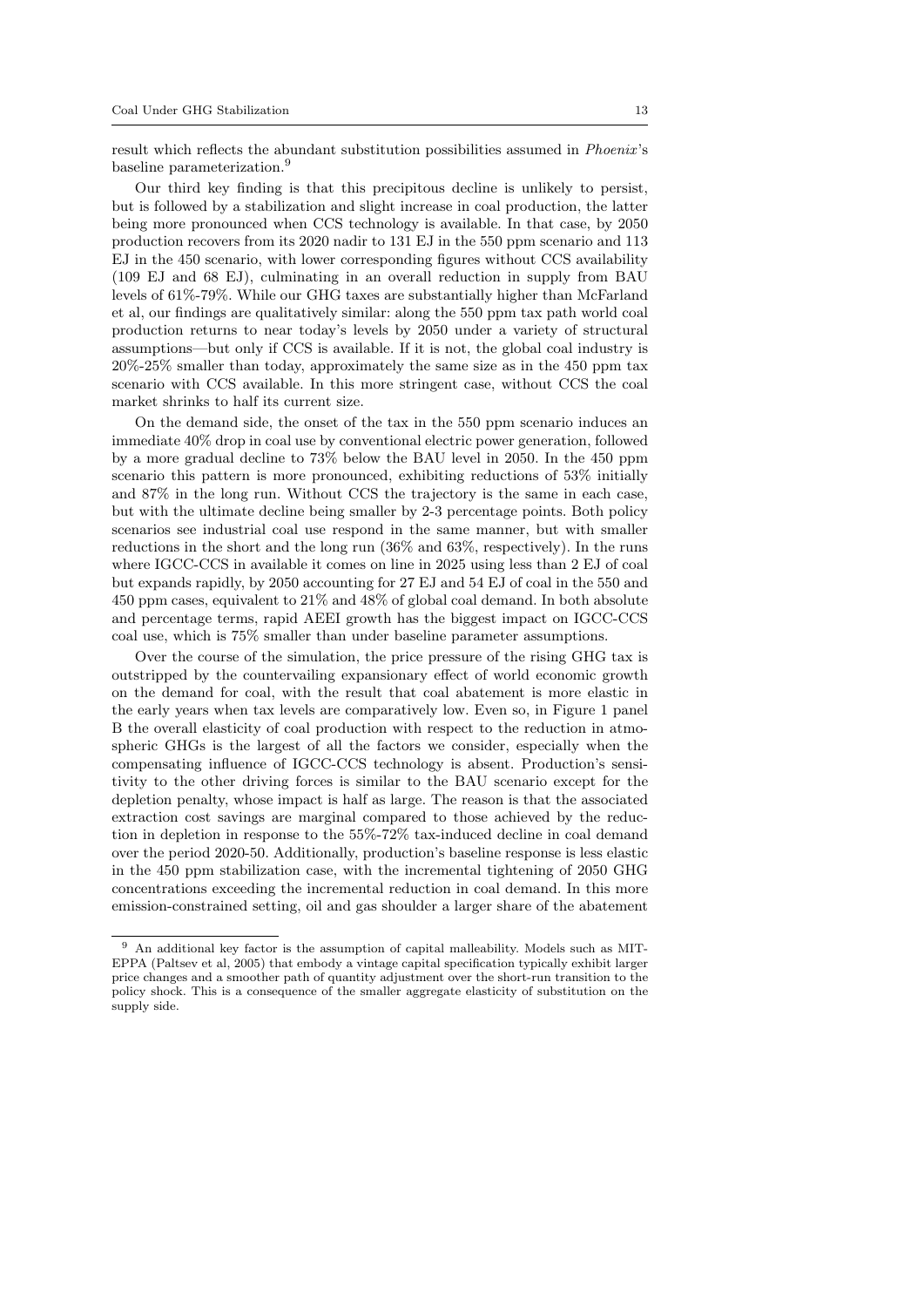burden at high tax levels, which suggests that coal's long-run abatement elasticity is declining in the tax.

Our fourth key result is that, compared to production, global coal export trajectories are much less responsive to GHG taxes. In both stabilization cases world coal trade declines only slightly in 2020 before returning to slower growth (0.9% and 0.7% per annum with and without CCS, respectively) relative to the BAU scenario (2.2% per annum), culminating in a reduction in trade of 41%-64% from BAU levels by 2050. This behavior reflects the Armington formulation's tendency to preserve both the levels and interregional patterns of trade. As with production, the impact on trade of reductions in 2050 GHG concentrations is significantly more elastic than the other driving forces—whose elasticities are largely the same those in the BAU scenario. Interestingly, however, while trade's sensitivity to GHG abatement is lower than that of production (consistent with our findings above), additional reductions in coal use and import demand from higher GHG taxes in the 450 ppm scenario stimulate increased responsiveness. As we shall see, this behavior stems from the fact that major coal importing regions generally import less under more stringent emission constraints.

# 4.2 Regional Highlights

## 4.2.1 The BAU scenario

The aforementioned global responses are underlain by the dynamics of demand, production and trade at the regional level. We focus attention on the behavior of regions that are the largest cumulative producers and consumers (China/Taiwan, USA, and India) and exporters (Australia/New Zealand, Russia, and China/Taiwan) over the 2010-2050 time-frame. In 2010, the three largest producing regions account for 68% of global coal supply: China/Taiwan, the USA and India, with 60, 28 and 11 EJ respectively. In 2050 there is no change in the ranking of the top five producers under any of our BAU projections. China/Taiwan remain the largest user of coal with demand expanding by a factor of 3.6 from 2010. India's coal use quadruples, surpassing that of the US which increases by 65%. Production in China/Taiwan and India expands faster than in the US (average annual rates of 2.6% and 3% versus 1.4%), with China/Taiwan's share of global supply increasing alongside its domestic demand, from 41% in 2010 to 50%. Over this period, China, USA and India respectively account for 49%, 14% and 10% of global coal use and 46%, 13% and 12% of global coal emissions. However, minor players in the world market such as Central & Other Asia, Brazil and Sub-Saharan Africa see the fastest growth in coal use and emissions. Regarding trade, Australia/New Zealand, Russia and China/Taiwan account for 51% of world exports in 2010, and go on to expand their collective share to 56% in 2050 while exhibiting heterogeneous patterns of growth (average annual rates of 2.3%, 3.8% and 1.2%, respectively). By contrast, the US, which is the fifth largest exporter with 7% of the global market in 2010, grows at 4% per annum, which puts it on track to surpass Australia/New Zealand by the second half of the century.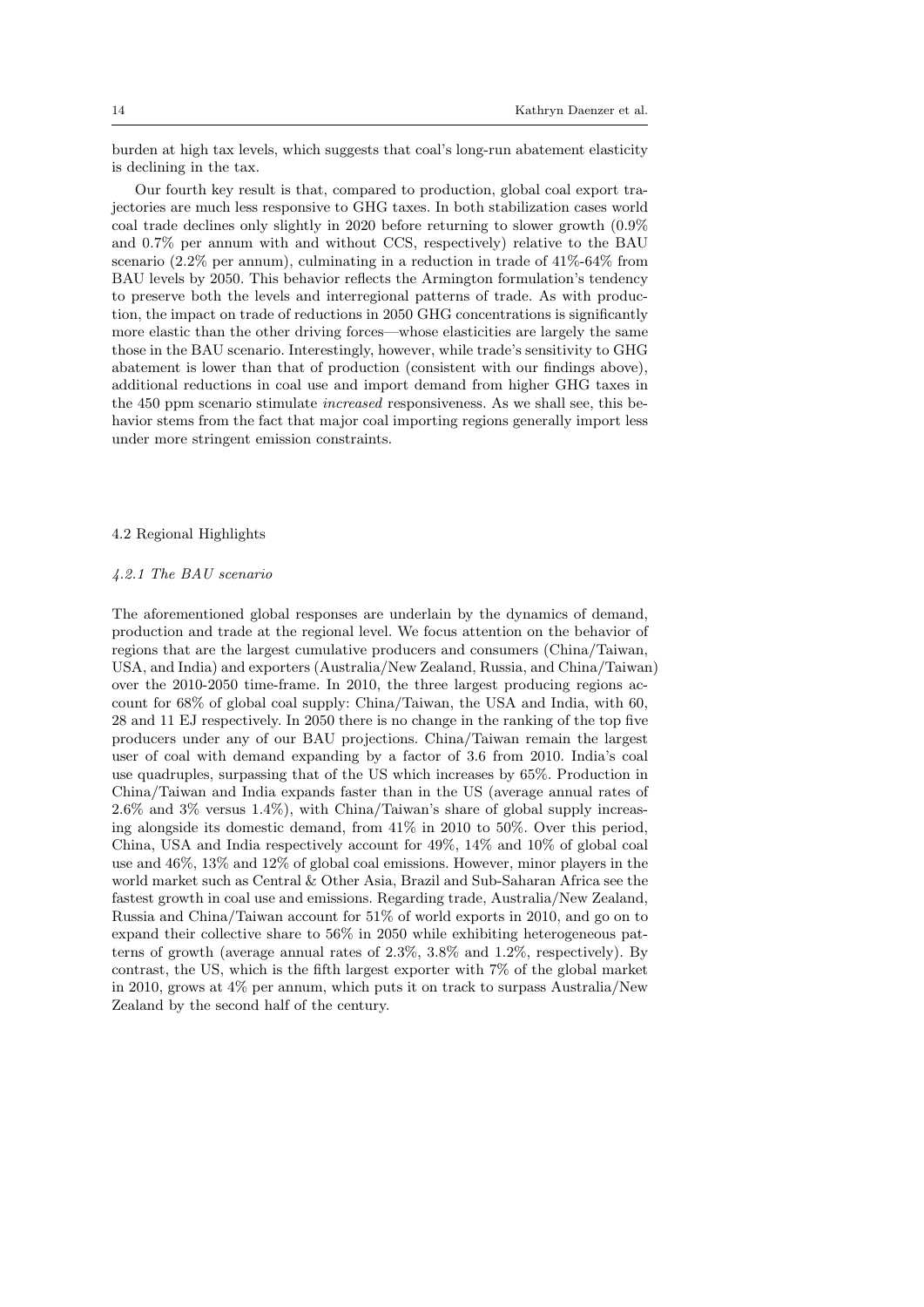Our fifth major finding is that interregional differences in rates of depletion are the fundamental driver of shifting regional shares of world coal production.<sup>10</sup> Under baseline assumptions, by 2050 both Russia and the US extract less than 2% of their respective coal resource bases, whose large size translates into low marginal costs of extraction. Faster depletion of the coal resource base in China/Taiwan, India and, to a lesser degree, Australia/New Zealand (which extract 26%, 22%, and 5% of their resource, respectively) results in steeper declines in productivity and increases in extraction costs, and lead to China/Taiwan's supply price being among the highest in 2050. India's coal price in the benchmark year is the lowest of any region in the model's benchmark year, and remains among the lowest in 2050 despite the growth in domestic demand and the regional diversification of its exports. The upshot is a shift in comparative advantage away from relatively highcost coal from Australia/New Zealand and China/Taiwan, and toward relatively low cost coal from Russia and the USA.

Despite this, the CES-Armington specification's share-preserving character means that importers are slow to shift away from Australia/New Zealand, China/ Taiwan and other high-cost suppliers as their prices rise relative to those of their cheaper competitors. Over the period 2010-50, China/Taiwan's share of world exports falls from 14% to  $10\%,^{11}$  while Russia and USA's shares increase from 9% to 15% and 7% to 11%, respectively. This result reflects a balance of forces: expansion of global coal demand tends to increase the demand for Australia/New Zealand and China/Taiwan's exports relative to Russia, USA and India's, while depletion-driven changes in relative prices push in the opposite direction.<sup>12</sup>

Trade diversification aside, the sensitivity of top producers' coal supplies to parameter perturbations mirrors the responses at the global level. Positive labor productivity perturbations induce cumulative production increases of 6% in China/Taiwan and India and 4% in USA, with symmetric opposite responses to negative perturbations. Raising the AEEI induces similar percentage declines in cumulative production in the USA, China/Taiwan and India (between -32% and -34%, similar in magnitude to the world average). Lowering the AEEI induces more heterogeneous increases (21%, 22% and 27% in India, China/Taiwan and USA, respectively). On a normalized basis, however, regional production responds less elastically to assumptions about structural change than to economic growth. Perturbing the Armington elasticity and resource productivity elicits the most diverse production responses among the top regions. Increasing trade-partner subtitutability triggers a 3% rise in the US and declines of 1% and 2% in India and China/Taiwan, while lowering subtitutability reduces USA's production by 2%, and increases both China/Taiwan's and India's by 1%. Removing the depletion penalty increases cumulative production in India and China/Taiwan by 11% and 12% while lowering it by 2% in the U.S. Lastly, the sign and magnitude of the corresponding changes in cumulative demand by the largest consuming regions closely follows their shifts in production, with the exception of perturbations to trade and resource productivity. In the former case there is no noticeable change

<sup>11</sup> The majority of trade is between the countries in this region.

 $^{10}\,$  This result is not apparent from our perturbation experiments because these involve changing depletion costs for all regions simultaneously.

<sup>12</sup> Indeed, India's tiny share of world exports in the GTAP dataset is the reason its market share never exceeds 1% despite its low supply price.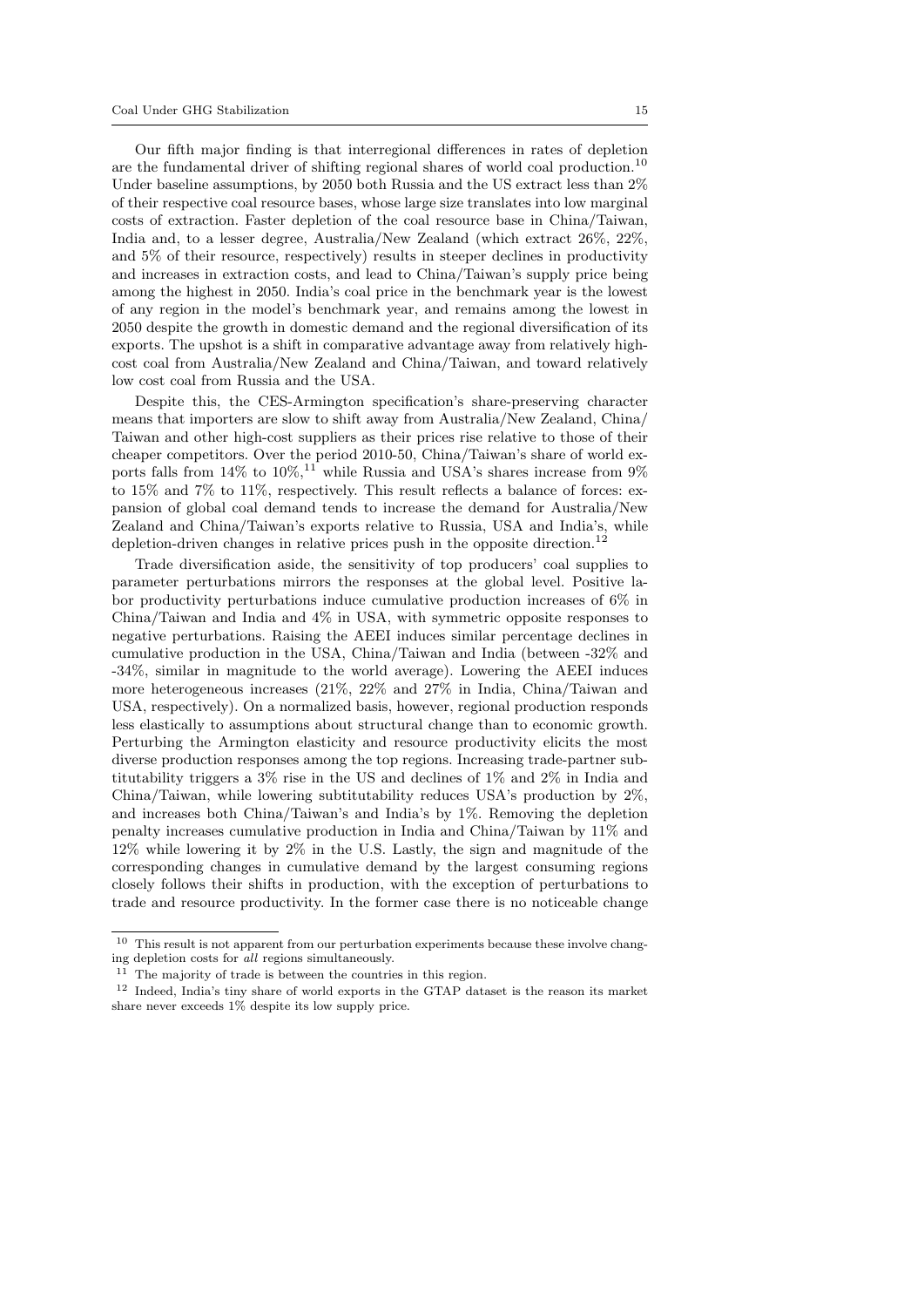

Fig. 2 Coal Use by IGCC-CCS (EJ, scenarios listed in Table 1)

in cumulative demand from the BAU scenario, while in the latter USA's decreases increases slightly.

Regions' export responses to perturbations differ from those at the global level. Changing labor productivity assumptions induces shifts in cumulative exports that are larger in Russia  $(+9\%$  and  $-8\%$  in the high and low economic growth scenarios), and smaller and equal in both China/Taiwan and India  $(\pm 4\%)$ . The structural change cases shift exports in Australia/New Zealand and Russia in line with the global average (-30% and 22% in the high and low cases for Australia/New Zealand, and -35% and 26% for Russia). China's exports are much less responsive to both scenarios, decreasing by 9% in the high structural change scenario and increase by a mere 4% in the low structural change case. Not unexpectedly, changing the subtitutability of trade partners induces heterogeneous and asymmetric export responses at the regional level. Doubling the Armington elasticity leads to a 40% increase in Russian exports, a 5% drop in Australia/New Zealand and a dramatic decline of 21% in China/Taiwan. When the elasticity is halved and trade patterns are less sensitive to relative prices, Australia/New Zealand's cumulative exports match their levels from the reference case, China/Taiwan's increase by 2%, and Russia's decrease by 25%. Exports from the top regions are more sensitive to reduced extraction costs than the 1% increase we measure at the global level: China/Taiwan increases by 28%, while Russia and Australia/New Zealand decline by 23% and 17%.

## 4.2.2 Stabilization policy scenarios

GHG taxes increase regions' consumer prices of coal, which depresses demand and extraction below BAU levels in all regions. The time-paths of regional consumption and production mirror the corresponding trajectories at the global level. In the 550 ppm scenario, 2020-50 cumulative coal use declines below BAU levels by the largest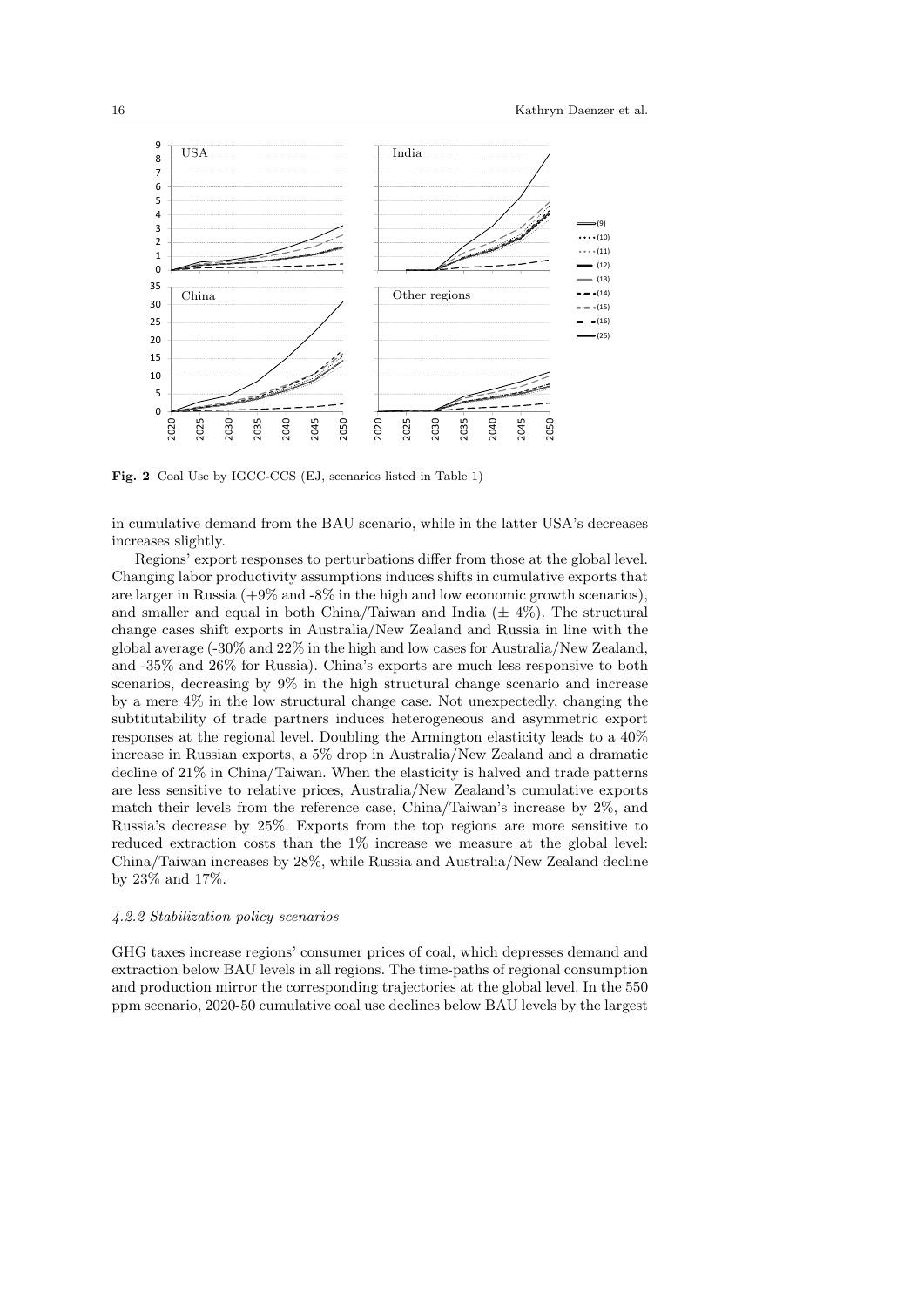absolute amounts in top consuming regions (2336 EJ in China/Taiwan, 650 EJ in India and 615 EJ in the US), and by the largest percentage amounts in regions with smaller consumption (-73% in Canada and Central/Other Asia, -71% in Mexico). Higher taxes in 450 ppm scenarios amplify these declines while preserving the regional ordering of the largest absolute reductions. The coal industry's regional fortunes vary in conjunction with these shifts: in the 550 ppm scenario U.S. and India's production decline by 37% relative to 2010 levels, while China/Taiwan's *grows* by 21%. In the 450 ppm scenario the corresponding changes are  $-58\%$ ,  $-12\%$ and  $+7\%$ .

China/Taiwan's increase and India's rebound are fueled by the penetration of IGCC-CCS, which is a significantly larger contributor to electric power in these regions compared to the U.S. This is our sixth major finding. Under the 550 ppm scenario, conventional electricity's coal demand drops sharply in 2020, after which it stagnates in China/Taiwan, resumes growing at 1.7% per year in India, and continues to decline by 1.6% per year in the US and other regions. In this scenario the demand for coal by IGCC-CCS is less than 2 EJ, 4 EJ and 14 EJ in USA, India and China/Taiwan, respectively, constituting 11%, 28% and 20% of these regions' total demands. IGCC-CCS comes on line in 2025 in the U.S. and China/Taiwan but in India enters only in 2035 and grows rapidly, with coal demand suprassing the U.S. after a decade. Under the 450 ppm scenario conventional electricity's coal demand declines monotonically in all regions except India, where it continues to increase at 1.3% per year. By 2050 USA's, India's and China/Taiwan's IGCC-CCS coal use increases to 3 EJ, 8 EJ and 31 EJ, for 33%, 56% and 47% of total demand.

These results highlight the trade consequences of interactions between the penetration of IGCC-CCS and regions' relative rates of depletion. On the domestic side, increased demand for domestic coal at pre-tax prices by an expanding IGCC-CCS technology more rapidly deplete the domestic resource, increasing extraction costs and the gross-of-GHG tax domestic coal price. On the import side, because coal trade occurs at pre-GHG tax prices, regions whose import demands are satisfied by producers with large resource bases and low extraction costs enjoy low weighted-average Armington import prices, and in turn, lower gross-of-tax prices of imported coal. This phenomenon is evident in Australia/New Zealand, China/Taiwan and India in the 550 ppm scenarios, and in India in the 450ppm scenario, where imports progressively substitute for domestic coal, so much so that imports exceed their BAU levels on a cumulative basis.

In India, domestic production satisfies 93% of 2010 coal demand, a share which falls to 85% and 45% by 2050 in the BAU and 550 ppm scenarios. In the former scenario, the average annual rates of change in the prices of domestic and imported coal are  $1.5\%$  and  $0.5\%$ ; in the latter, import penetration is larger as the grossof-tax domestic price rises at 6.7% per annum compared to imported coal's 3.7%. As IGCC-CCS' pre-tax domestic coal price is uniformly lower than the import price, this activity is the only one in which domestic coal expands its market share. When CCS technology is not available, coal use is 25% lower in 2050, and domestic production supplies only 24% of demand. In the 450 ppm scenario, production and consumption of domestic coal both exceed the 550 ppm scenario as a consequence of heavier reliance on IGCC-CCS, without which 2050 coal production is less than one-fifth as large, causing domestic coal's consumption share to fall to 18%.

China/Taiwan's price of imported coal grows faster than the domestic price until 2025 in the BAU scenario, after which imports become increasingly competi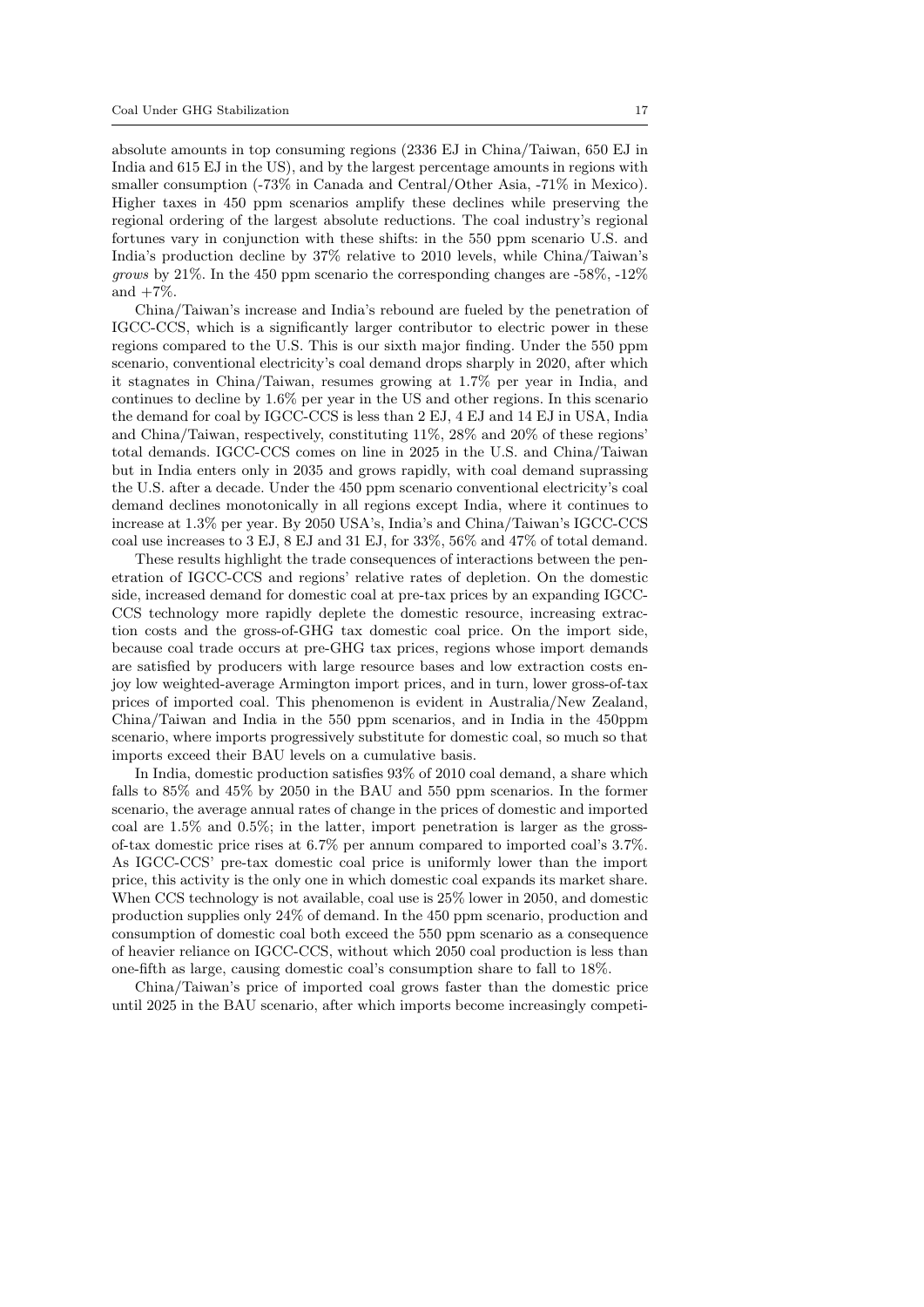tive (price growing at an annual average rate of 1.3% versus domestic coal's 1.7%). Similar to India, domestic coal's gross-of-GHG tax price exceeds the import price, but its pre-tax price rises less quickly, inducing expansion of IGCC-CCS. In 2010, 95% of coal consumption is met by domestic supplies—a pattern which continues in the BAU scenario, but this share falls to 88% and 86% in the 550 ppm stabilization scenarios with and without CCS, and 89% and 84% in the corresponding 450 ppm scenarios. China/Taiwan's decline in cumulative coal production relative to the BAU is half as large as India's. Coal production is buoyed by demand for exports, which are 14% higher in the 550 ppm scenario, a consequence of larger benchmark Armington shares in importing regions, and lower extraction costs.

# 5 Summary

Coal is the most carbon-intensive energy source, and is therefore expected to shoulder the largest abatement burden under policies to stabilize atmospheric GHG concentrations. Using a multi-regional, multi-sectoral dynamic CGE model, we assess the future of the global coal market under alternative climate stabilization regimes, and assessed the sensitivity of its production, trade and use to different assumptions about the structure of the world economy and the availability of mitigation technology.

Several interesting results emerge from our analysis. First, in the absence of climate policy coal is expected to remain the dominant source of energy globally, with production and exports nearly tripling by 2050. The size of the coal market is most sensitive to our assumptions regarding economic growth and, to a lesser extent, energy intensity. Second, imposing increasing taxes on GHG emissions causes coal extraction to decline significantly at first and then rebound—but only if CCS technology is available by 2020, in which case with a 550 ppm stabilization scenario coal production returns to todays levels by 2050 under a range of structural assumptions. We also find that global coal exports are much less responsive to GHG taxes than production, due to the preservation of both the levels and interregional patterns of international coal movements by our model's CES-Armington trade formulation. Third, interregional differences in rates of depletion are the fundamental driver of shifting regional shares of world coal production over time. In a BAU scenario both the US and Russia extract smaller shares of their respective large resource bases than large coal exporters such as China/Taiwan and Australia/New Zealand, which over time allows the US and Russia to enjoy lower relative marginal extraction costs and comparative advantage in coal production. Simultaneously, however, the Armington formulation retards coal importers' ability to shift to relatively low-cost sources of supply. Finally, under alternative climate stabilization regimes, coal's future in major producing and consuming regions is highly dependent upon the penetration of IGCC-CCS technology. IGCC-CCS' absolute levels and percentage shares of electricity generation in India and USA are both substantially lower than in China/Taiwan, which coincides with declines in coal production in the former regions and increases in the latter.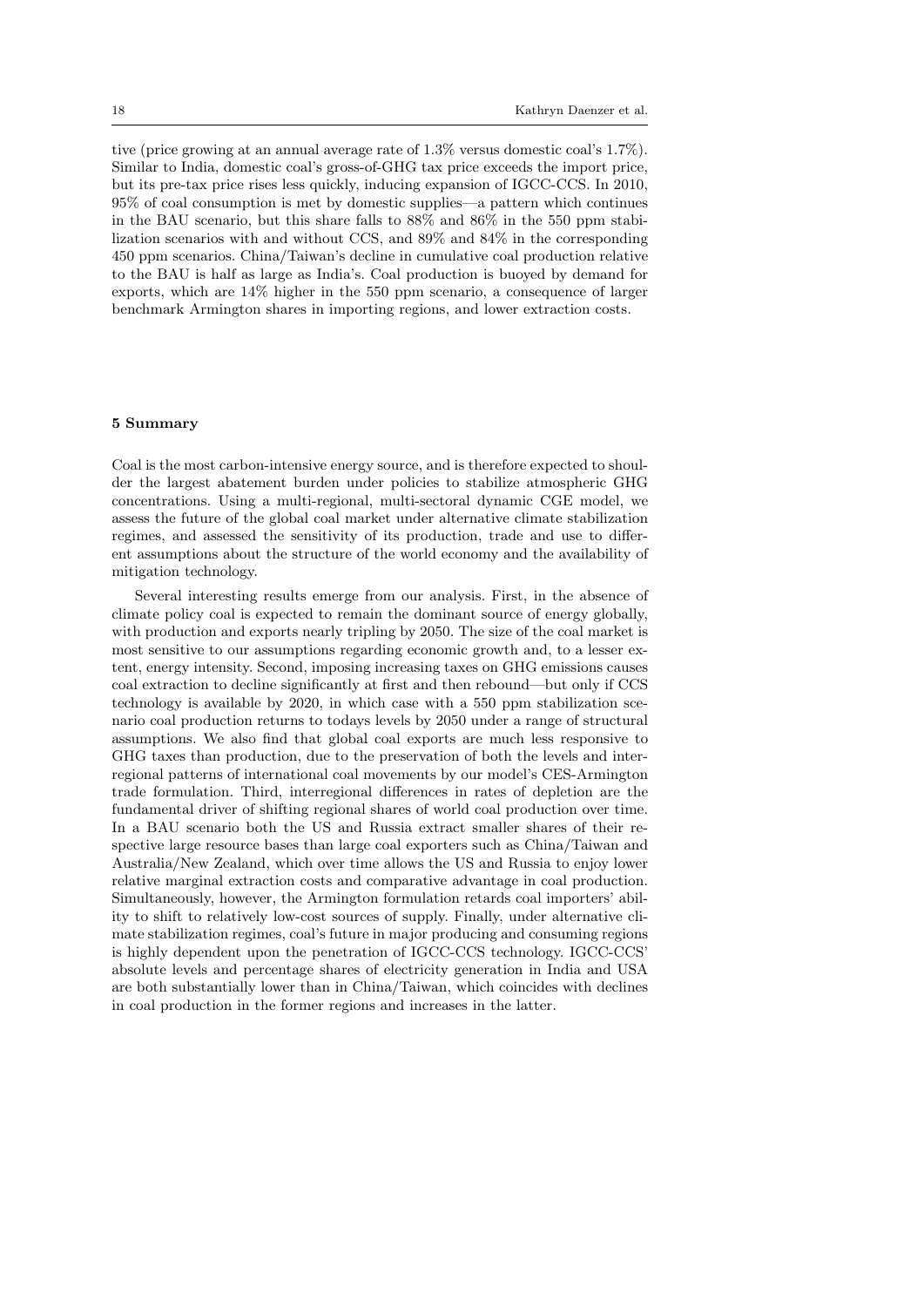#### Acknowledgements

This work was supported by the US Environmental Protection Agency, Office of Air and Radiation, Office of Atmospheric Programs, Climate Change Division.

## References

- Armington, P.: A Theory of Demand for Products Distinguished by Place of Production. International Monetary Fund Staff Papers XVI, 159-178 (1969)
- Babiker M.: Climate change policy, market structure, and carbon leakage. Journal of International Economics 64, 421-445 (2005)
- Badri, N.G., Walmsley, T.L. (eds.): Global Trade, Assistance, and Production: The GTAP 7 database. Center for Global Trade Analysis, Purdue University (2008)
- Boeters, S., Bollen J.: Fossil fuel supply, leakage and the effectiveness of border measures in climate policy. Energy Economics 34(Supp. 2): S181-S189 (2012)
- Brooke, A., Kendrick, D., Meeraus, A., Raman, R.: GAMS: A Users Guide. Washington, DC.: GAMS Development Corp. (1998)
- Ferris, M.C., Munson, T.S.: Complementarity problems in GAMS and the PATH solver. Journal of Economic Dynamics and Control 24, 165-188 (2000)
- Hertel, T., Hummels, D., Ivanic, M., Kenney, R.: How confident can we be in CGD-based assessments of free trade agreements? GTAP Working Paper No. 26 (2003)
- International Energy Agency: World Energy Outlook (2012)
- Jacoby, H.D., Schmalensee R., Reiner, D.M.: What does stabilizing greenhouse gas concentrations mean? Flannery, B.P., Kohlhase, K.R., LeVine, D.G. (eds.), Critical Issues in the Economics of Climate Change, London: IPEICA (1997)
- Light, M., Kolstad, C., Rutherford, T.F.: Coal Markets, Carbon Leakage and the Kyoto Protocol. Discussion Papers in Economics No. 99-23 (1999)
- Kuiper, M., van Tongeren, F.: Using gravity to move Armington: An empirical approach to the small initial trade share problem in general equilibrium models. Paper prepared for the 9<sup>th</sup> Annual Conference on Global Economic Analysis, Addis Ababa (2006)
- McFarland, J.R., Paltsev, S., Jacoby, H.D.: Analysis of the Coal Sector under Carbon Constraints. Journal of Policy Modeling 31, 404-424 (2009)
- Nordhaus, W.D.: Managing the Global Commons. Cambridge: MIT Press (1994)
- Nordhaus, W.D.: To Tax or Not to Tax: Alternative Approaches to Slowing Global Warming. Review of Environmental Economics and Policy 1, 26-44 (2007)
- Nordhaus, W.D.: Designing a friendly space for technological change to slow global warming. Energy Economics 33, 665-673 (2011)
- Paltsev, S., Reilly, J., Jacoby, H.D., Eckaus, R.S., McFarland, J., Sarofim, M., et al.: The MIT Emissions Prediction and Policy Analysis (EPPA) Model—Version 4. MIT Joint Program on the Science & Policy of Global Change Report No. 125 (2005)
- Philippidis, G., Resano, H., Sanjuan, A.I., Bourne, M., Kitou, E: Shifting Armington Trade Preferences: A re-examination of the Mercosur-EU negotiations. paper presented for the 15<sup>th</sup> Annual Conference on Global Economic Analysis, Geneva(2012)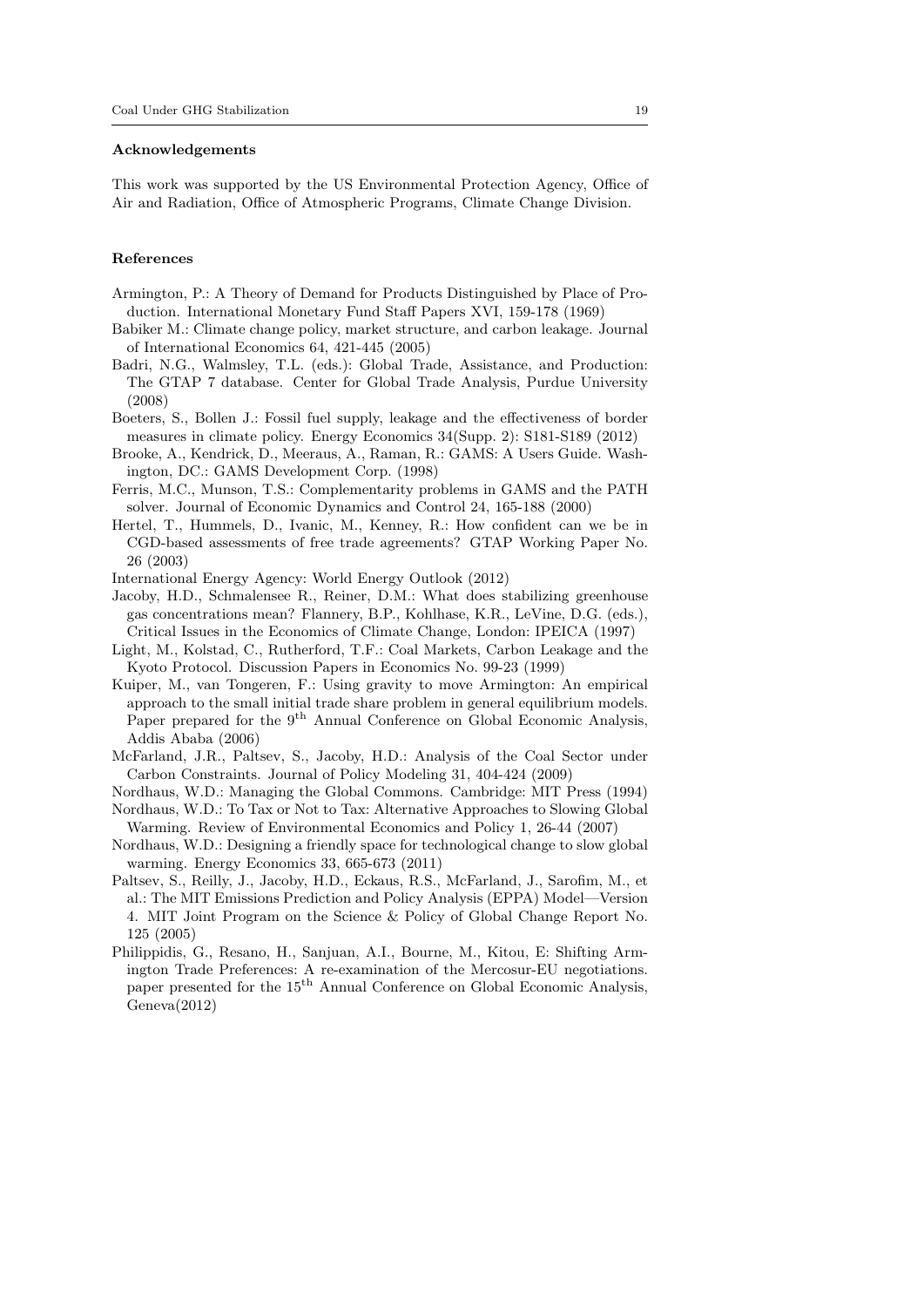- Powers, W.M.: Endogenous Liberalization and Sectoral Trade. International Trade Commission Office of Economics Working Paper No. 2007-06-B (2007)
- Rutherford, T.F.: Economic Equilibrium Modeling with GAMS. Washington DC: GAMS Corp. (1998)
- Rutherford, T.F.: Applied general equilibrium modeling with MPSGE as a GAMS subsystem: an overview of the modeling framework and syntax. Computational Economics 14, 1-46 (1999)
- Sue Wing, I.: The synthesis of bottom-up and top-down approaches to climate policy modeling: Electric power technologies and the cost of limiting  $USCO<sub>2</sub>$ emissions. Energy Policy 34, 3847-3869 (2006)
- Sue Wing, I., Eckaus, R.S.: The Decline in U.S. Energy Intensity: Its Origins and Implications for Long-Run CO<sup>2</sup> Emission Projections. Energy Policy 35, 52675286 (2007)
- Sue Wing, I.: The synthesis of bottom-up and top-down approaches to climate policy modeling: Electric power technology detail in a social accounting framework. Energy Economics 28, 539-562 (2006)
- van der Werf, E. Production functions for climate policy modeling: An empirical analysis. Energy Economics 30, 2964-2979 (2008)
- van Tongeren, F., Komorovska, J., Kuiper, M.: Sharing Gravity: Gravity Estimates of Trade Shares in Agri-Food. Paper prepared for the  $10<sup>th</sup>$  Annual Conference on Global Economic Analysis, Purdue University (2007)
- US Energy Information Administration: International Energy Outlook 2013. DOE/EIA-0484(2013), Washington DC

## Appendix: The Phoenix Energy-Economy Model

Phoenix is a dynamic multi-regional, multi-sectoral CGE model developed by Boston University, the Pennsylvania State University, and the University of Maryland Joint Global Change Research Institute. The model simulates the global economy and energy use to the year 2100 in 5-year time-steps. The model divides the world into 24 regional economies, each of which is represented by 26 industry sectors on the supply side, a representative household on the demand side, and a government which collects taxes and disburses the proceeds as subsidies to firms and transfers to households (Table 4). (Full documentation of the model is available online at http://www.globalchange.umd.edu/models/phoenix/.) The representative agent owns the factors of production (labor, capital, land, energy resources of different types) which it rents to domestic firms in return for compensation. Firms combine intermediate commodity inputs and primary factor inputs to produce output according to nested constant elasticity of substitution (CES) technologies. Commodity outputs are purchased by firms and households, both domestically and in other regions. Factor remuneration and net government transfer payments determine the household's income, which finances saving and current consumption. The latter is determined by nested CES preferences over domestic and imported commodities. The elasticities of substiution in the nested cost and expenditure functions take on identical values across regions, with the result that differences in production and demand derive solely from differences in the CES share parameters, which are a function of its benchmark calibration database, and relative prices as Phoenix solves for the static general equilibrium of the world economy each 5-year time-step. Equilibrium is formulated as a square system of nonlinear equations (zero profit for producers, supply-demand balance for commodities and factors, and income-expenditure balance and savings-investment balance for every regional representative agent) numerically calibrated using Global Trade Analysis Project (GTAP) version 7 database (Badri and Walmsley, 2008), and is expressed as a mixed complementarity problem and using the MPSGE subsystem Rutherford (1999) for GAMS (Brooke et al, 1998) and solved using the PATH solver (Ferris and Munson, 2000). The model steps through time in a myopic fashion, with a constant marginal propensity to save out of households' current income determining